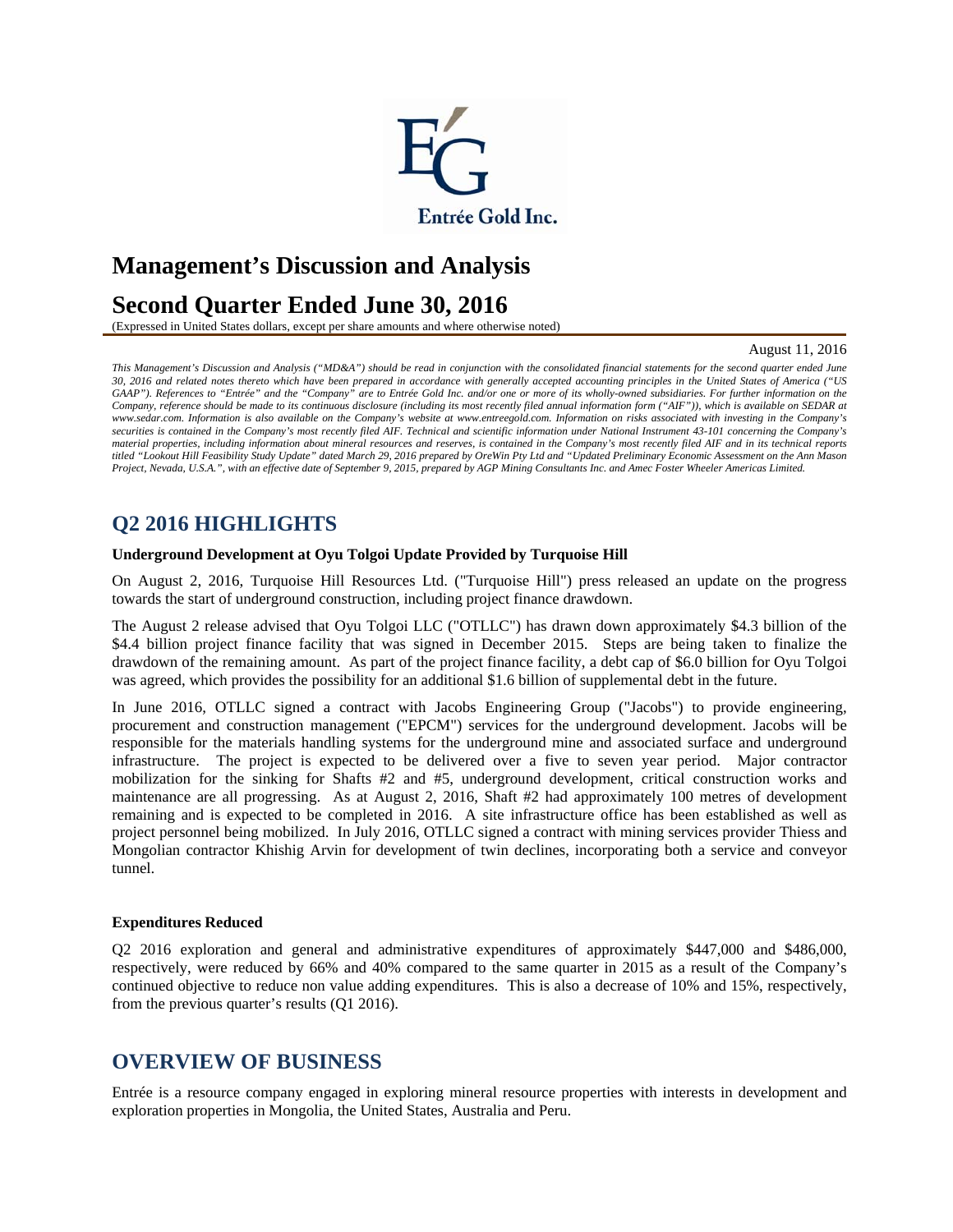The Company's two principal assets are:

- Entrée/Oyu Tolgoi JV Property a 20% carried interest in two of the Oyu Tolgoi project deposits in Mongolia (the "Entrée/Oyu Tolgoi JV Property"); and
- Ann Mason Project a copper-molybdenum porphyry project in Nevada, USA (the "Ann Mason Project").

The Oyu Tolgoi project is one of the world's largest new copper-gold mines and is located in the South Gobi region of Mongolia. Oyu Tolgoi is fully financed, currently in production and Lift 1 of the underground development has recommenced.

The Entrée/Oyu Tolgoi JV Property is subject to a joint venture between Entrée Gold and OTLLC (the "Entrée/Oyu Tolgoi JV"). The Entrée/Oyu Tolgoi JV Property includes the Hugo North Extension copper-gold deposit and the Heruga copper-gold-molybdenum deposit, which form significant components of the overall Oyu Tolgoi project. The Hugo North Extension includes a Probable reserve 35 million tonnes @ 1.59% copper and 0.55 grams per tonne of gold, which is included in Lift 1 of the Oyu Tolgoi underground block cave mining operation (see Page 6 – Mineral Reserve – Entrée/Oyu Tolgoi Joint Venture).

The Ann Mason Project includes the Ann Mason copper-molybdenum deposit and the Blue Hill copper deposit in the Yerington district of Nevada. The Company reported the results of the Ann Mason deposit updated Preliminary Economic Assessment ("2015 PEA") on September 9, 2015. The 2015 PEA envisions an open pit and conventional sulphide flotation milling operation with a proposed mill throughput of 120,000 tonnes per day. Pre-production development is estimated to take three years, followed by 21 years of mine production. Over the life of mine, the project is estimated to produce 5.1 billion pounds of copper. The 2015 PEA incorporates the results of the Company's 40-hole infill drill program completed in early 2015, and a new resource estimate. Approximately 95% of the mineralization constrained within the ultimate PEA pit ("Phase 5") is now classified as either Measured or Indicated resources, with the remaining 5% classified as Inferred resources. The 2015 PEA also includes preliminary results of a detailed metallurgical program, designed to better characterize the metallurgical processes and recoveries and to support a future Pre-Feasibility study.

The Company also has the following assets:

- Shivee West Entrée has a 100% interest in the western portion of the Shivee Tolgoi mining licence in Mongolia ("Shivee West");
- Lordsburg Project an early stage copper porphyry exploration property ("Lordsburg") in New Mexico, USA;
- Lukkacha Project an early stage exploration property ("Lukkacha") consisting of seven concessions totaling 4,400 hectares of land in Peru, approximately 50 kilometres southeast of the Toquepala mine operation owned by Grupo Mexico;
- Blue Rose JV a 55.79% interest in the Blue Rose copper-iron-gold-molybdenum joint venture property ("Blue Rose") in the Olary Region of South Australia; and
- Cañariaco Project Royalty a 0.5% net smelter returns royalty on Candente Copper Corp.'s Cañariaco project in Peru ("Cañariaco Royalty").

Entrée is primarily focused on its principal assets in Mongolia and Nevada.

The Company's corporate headquarters are located in Vancouver, British Columbia, Canada. Field operations are conducted out of local offices in the United States and Mongolia.

Trading of the Company's common shares commenced on the NYSE MKT effective July 18, 2005, under the trading symbol "EGI". On April 24, 2006, the Company's common shares began trading on the Toronto Stock Exchange and discontinued trading on the TSX Venture Exchange. The trading symbol remained "ETG". The Company is also traded on the Frankfurt Stock Exchange, under the trading symbols "EKA" and "WKN 121411".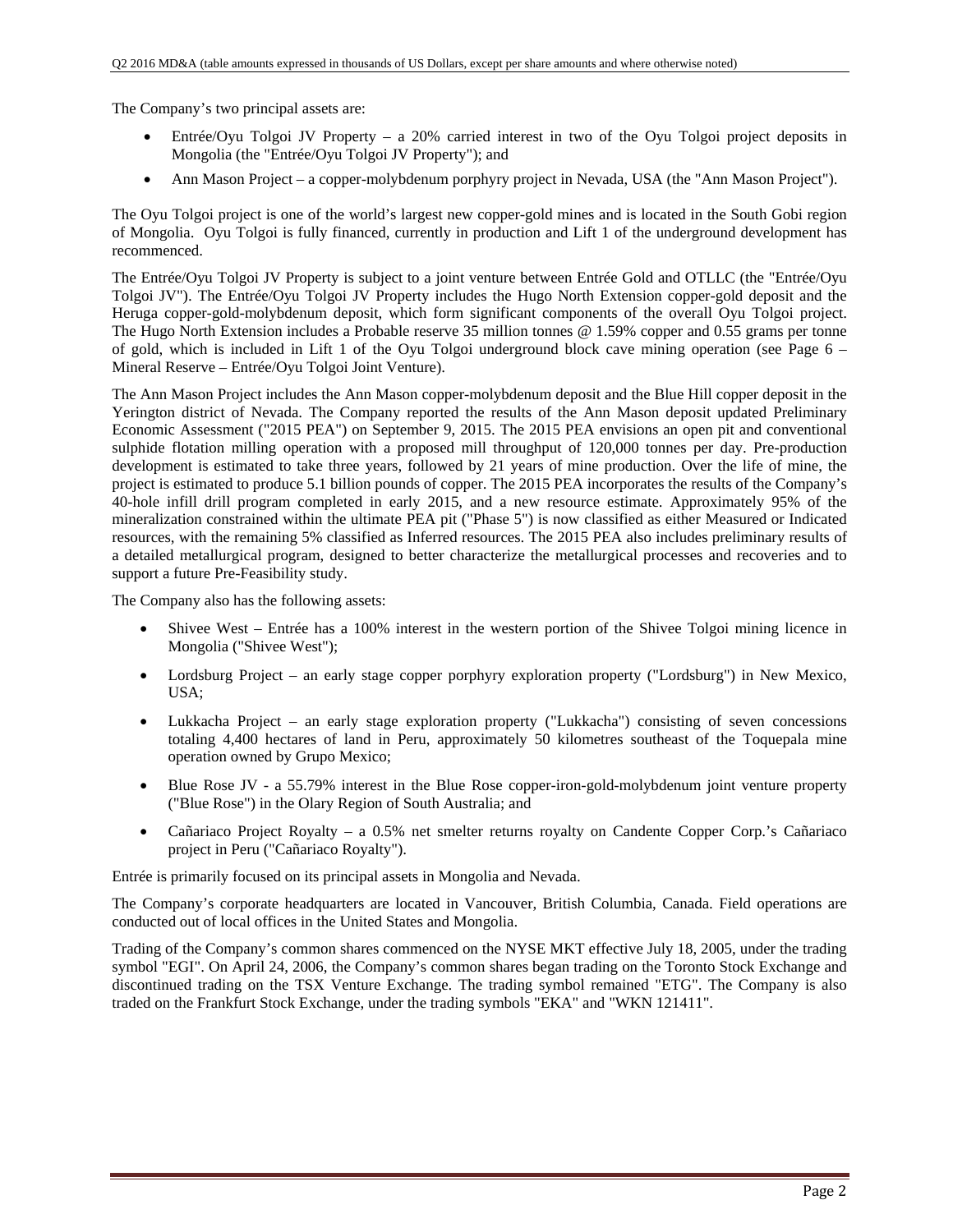## **OUTLOOK AND STRATEGY**

Entrée is primarily focused on advancing its principal assets in Mongolia and Nevada. In addition, Entrée is engaged in evaluating opportunities to acquire advanced gold or polymetallic projects which are complementary to its existing projects in mining friendly jurisdictions. Entrée will consider both small and large projects if they demonstrate potential to add shareholder value in the short to medium term.

The Company expects to spend between \$3.2 million and \$3.7 million for the 2016 year (previously between \$3 million and \$3.7 million), which is discussed below.

#### **Corporate**

Entrée has not generated any revenue from operations since its incorporation and Entrée anticipates that it will continue to incur operating expenses without revenues until (i) the Entrée/Oyu Tolgoi JV Property in Mongolia is brought into production; (ii) it builds and operates a mine on one or more of its other mineral properties; or (iii) it completes a value accretive sale transaction on one or more of its current or future assets.

The Company has focused, and will continue to focus its efforts on conserving cash reserves. Recent efforts include adjustments to operations including rationalizing land holdings in Mongolia, reducing staff levels in each of Mongolia, Canada and the United States as well as reducing certain other overhead expenditures. The Company remains on target to spend on regular course corporate expenditures, including general and administrative, legal and filing related fees, and corporate overhead costs between \$1.9 million and \$2.1 million for the 2016 year.

#### **Entrée/Oyu Tolgoi JV Property**

The Company remains focused on engagement with partners and other local Mongolian stakeholders.

OTLLC is targeting underground construction to begin in mid-2016. This follows the \$4.4 billion finance facility (with provision for up to \$6 billion) that was signed by OTLLC in December 2015 for underground mine development at the Oyu Tolgoi project, including Lift 1 of the Hugo North Extension deposit. Formal 'notice to proceed' approval from the boards of Turquoise Hill, Rio Tinto and OTLLC was received and announced on May 5<sup>th</sup> and  $6<sup>th</sup>$ , 2016. All necessary permits have been granted. Turquoise Hill announced that OTSF16 has been approved and it expects to release a technical report before the end of the year.

Exploration and development of the Entrée/Oyu Tolgoi JV Property is under the control of Rio Tinto on behalf of manager OTLLC. The 2016 exploration program and budget for the Entrée/Oyu Tolgoi JV Property has been prepared by OTLLC. OTLLC's exploration strategy is focused on developing a project pipeline in areas that can impact the current development of the Oyu Tolgoi deposits, seeking low-cost development options and continuing assessment of legacy datasets to enable future discoveries. Castle Rock on the Entrée/Oyu Tolgoi JV Property is one of the identified priority targets that will be the focus of the future exploration program.

Under the terms of the Entrée/Oyu Tolgoi JV, Entrée elected to have OTLLC debt finance Entrée's share of costs on the Entrée/Oyu Tolgoi JV Property, with interest accruing at OTLLC's actual cost of capital or prime plus 2%, whichever is less, at the date of the advance. As at June 30, 2016, the total amount that OTLLC has contributed to costs on the Company's behalf, including interest, was \$7.0 million.

The Company remains on target to spend between \$400,000 and \$550,000 for the 2016 year on internal technical review, legal costs and general administration in Mongolia.

#### **Ann Mason Project**

Following completion of the 2015 exploration, baseline environmental and metallurgy programs and the release of an updated PEA on the Ann Mason Project, the Company has reduced expenditures at Ann Mason while it considers the most appropriate path to maximize shareholder value from the project going forward. This may include the introduction of a strategic development partner.

The Company estimates expenditures, including claim filing fees, site maintenance and costs associated with reclaiming the drill sites and selected access roads will be between \$800,000 and \$850,000 for the 2016 year (previously between \$700,000 and \$850,000). Management continues to implement further significant cost reductions and deferrals into future periods.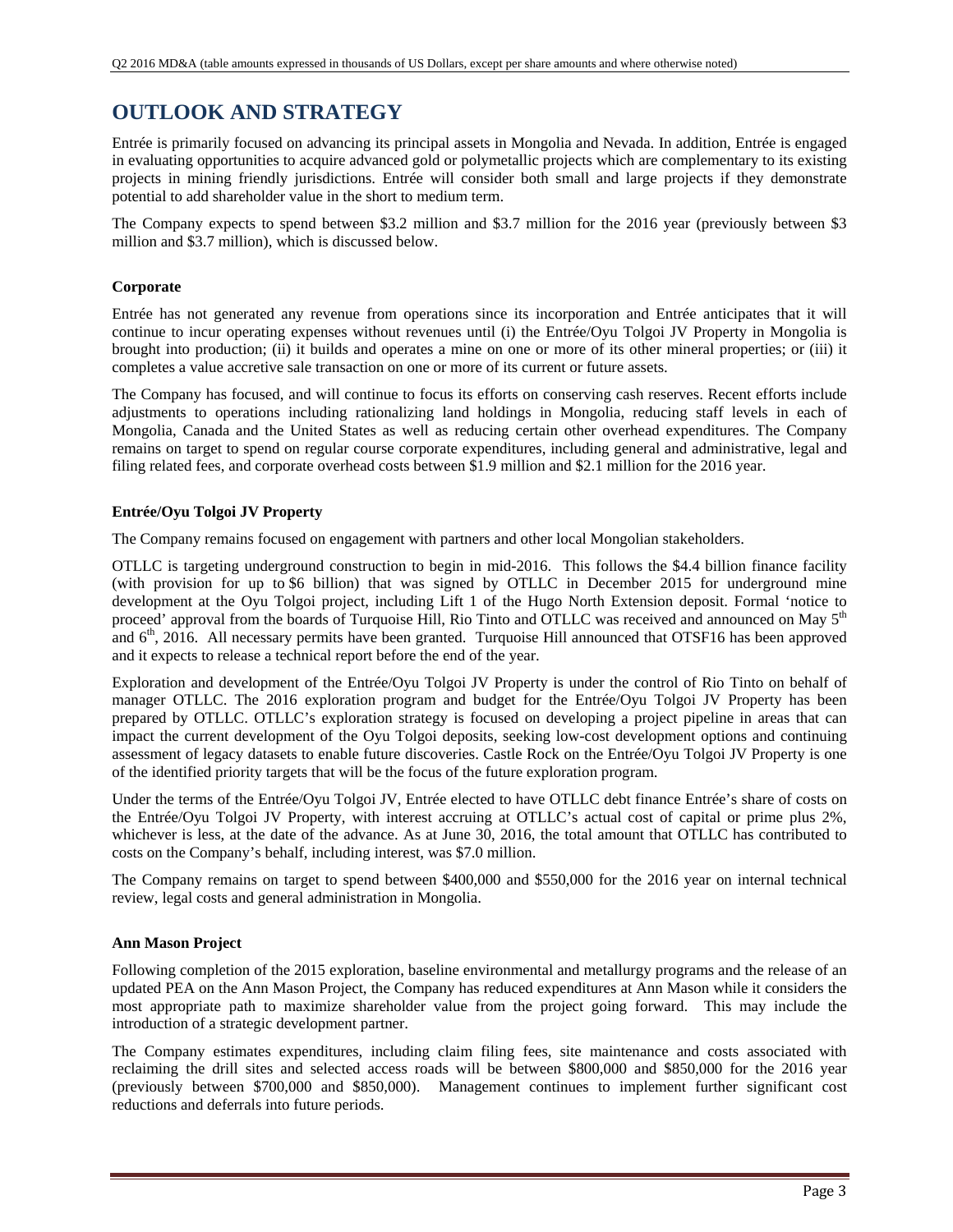#### **Other Properties**

Costs at all of the Company's other assets have been minimized while management evaluates the best alternatives for each asset in the future. Expenditures for 2016 are expected to be limited to license fees and local administration costs.

The Company remains on target to spend between \$150,000 and \$200,000 for the 2016 year.

# **ENTRÉE/OYU TOLGOI JV PROPERTY AND SHIVEE WEST PROPERTY – MONGOLIA**

#### **Entrée/Oyu Tolgoi JV Property Summary**

Entrée's most advanced asset is its interest in two world class porphyry deposits in Mongolia: Hugo North Extension and Heruga. These deposits are the northern-most and southern-most, respectively, in the Oyu Tolgoi series of deposits, which stretches over 12 kilometres across three mining licences.

The 39,807 hectare Entrée/Oyu Tolgoi JV Property is comprised of the eastern portion of the Shivee Tolgoi mining licence, which hosts the Hugo North Extension copper-gold deposit, and all of the Javhlant mining licence, which hosts the Heruga copper-gold-molybdenum deposit. The 23,114 hectare western portion of the Shivee Tolgoi mining licence (Shivee West) is not included in the Entrée/Oyu Tolgoi JV Property, although OTLLC has a right of first refusal with respect to any proposed disposition by Entrée of an interest in Shivee West.

The Entrée/Oyu Tolgoi JV Property and Entrée's 100% owned Shivee West are collectively referred to as the "Lookout Hill" property. The Lookout Hill property, which completely surrounds OTLLC's Oyu Tolgoi mining licence, is located within the Aimag (province) of Ömnögovi in the South Gobi region of Mongolia, about 570 kilometres south of the capital city of Ulaanbaatar and 80 kilometres north of the border with China.

In October 2004, the Company entered into an arm's-length Equity Participation and Earn-In Agreement (the "Earn-In Agreement") with Turquoise Hill. Under the Earn-In Agreement, Turquoise Hill agreed to purchase equity securities of the Company, and was granted the right to earn an interest in minerals extracted from the Entrée/Oyu Tolgoi JV Property. Most of Turquoise Hill's rights and obligations under the Earn-In Agreement were subsequently assigned by Turquoise Hill to what was then its wholly-owned subsidiary, OTLLC. As at June 30, 2016, Turquoise Hill holds 9.03% of Entrée's issued and outstanding shares. Rio Tinto, which owns approximately 51% of Turquoise Hill's shares, holds an additional 10.84% of Entrée's issued and outstanding shares.

On June 30, 2008, OTLLC gave notice to Entrée that it had completed its earn-in obligations by expending a total of \$35 million on exploration on the Entrée/Oyu Tolgoi JV Property. OTLLC earned an 80% interest in all minerals extracted below a sub-surface depth of 560 metres from the Entrée/Oyu Tolgoi JV Property and a 70% interest in all minerals extracted from surface to a depth of 560 metres from the Entrée/Oyu Tolgoi JV Property. The Earn-In Agreement provides that at such time as OTLLC completes its earn-in obligations, the parties will enter into a joint venture agreement in the form attached to the Earn-In Agreement. While the parties have not formally executed the joint venture agreement, the Entrée/Oyu Tolgoi JV is operating under those terms.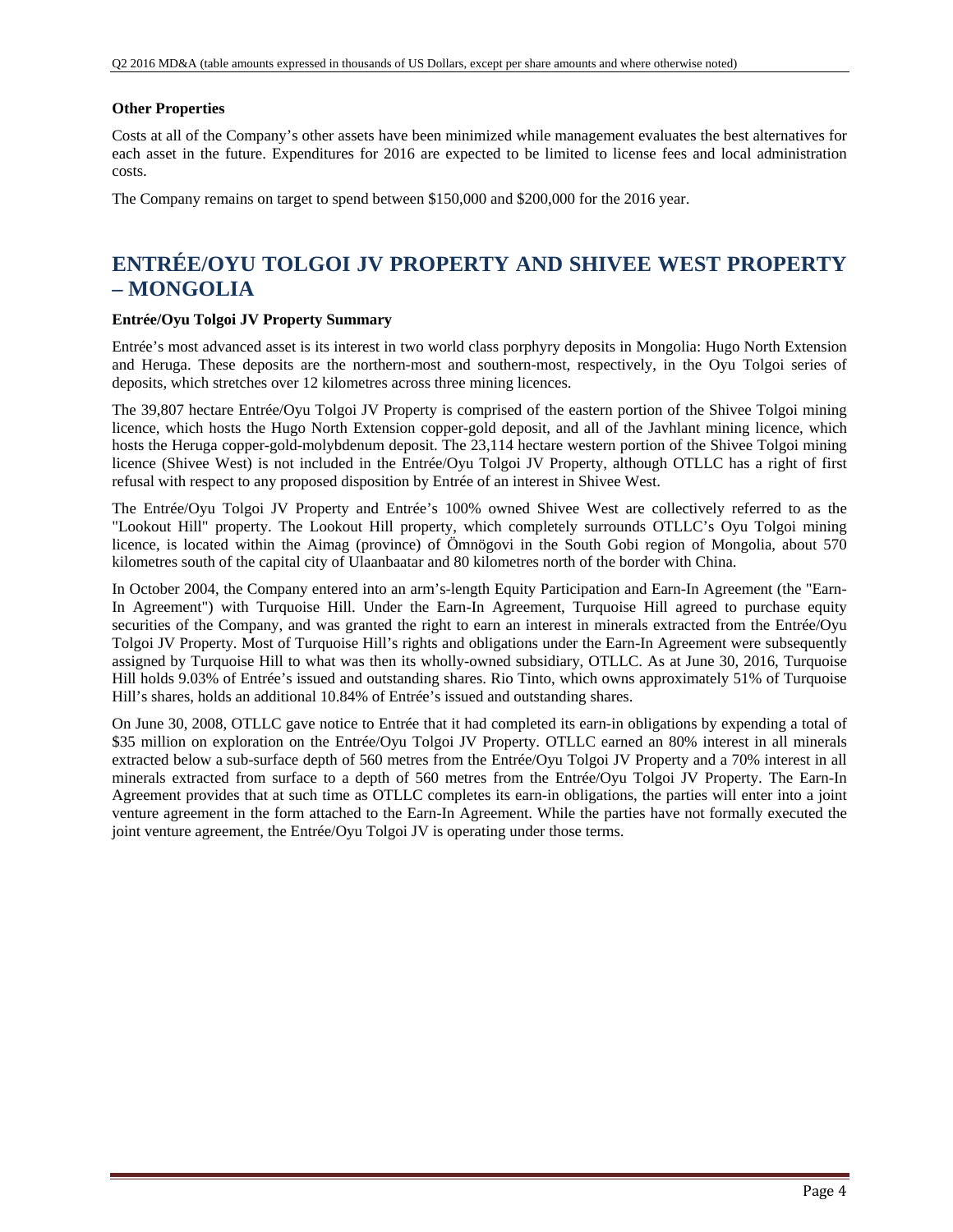

The illustration below depicts the mining licences that comprise the Entrée/Oyu Tolgoi JV Property and Shivee West:

The Entrée/Oyu Tolgoi JV Property includes Measured, Indicated and Inferred mineral resources at the Hugo North Extension deposit and Inferred mineral resources at the Heruga deposit, as reported in Entrée's technical report titled "Lookout Hill Feasibility Study Update" dated March 29, 2016, prepared for Entrée by OreWin Pty Ltd ("LHTR16"). The Indicated resources at Hugo North Extension contain a Probable reserve, which is included in Lift 1 of the Oyu Tolgoi underground block cave mining operation. The Probable reserve (September 20, 2014) for Hugo North Extension totals 35 million tonnes ("Mt") grading 1.59% copper, 0.55 grams per tonne ("g/t") gold, and 3.72 g/t silver. Entrée holds a 20% carried interest in this mineral reserve through the Entrée/Oyu Tolgoi JV. Although underground development pre-start activities are underway, first development production from Lift 1 is not expected until after 2021. A second lift ("Lift 2") for the Oyu Tolgoi underground block cave operation, including additional resources from Hugo North Extension, has been proposed but has not yet been modeled within the existing mine plan. Lift 1 is the most significant value driver for the Oyu Tolgoi project.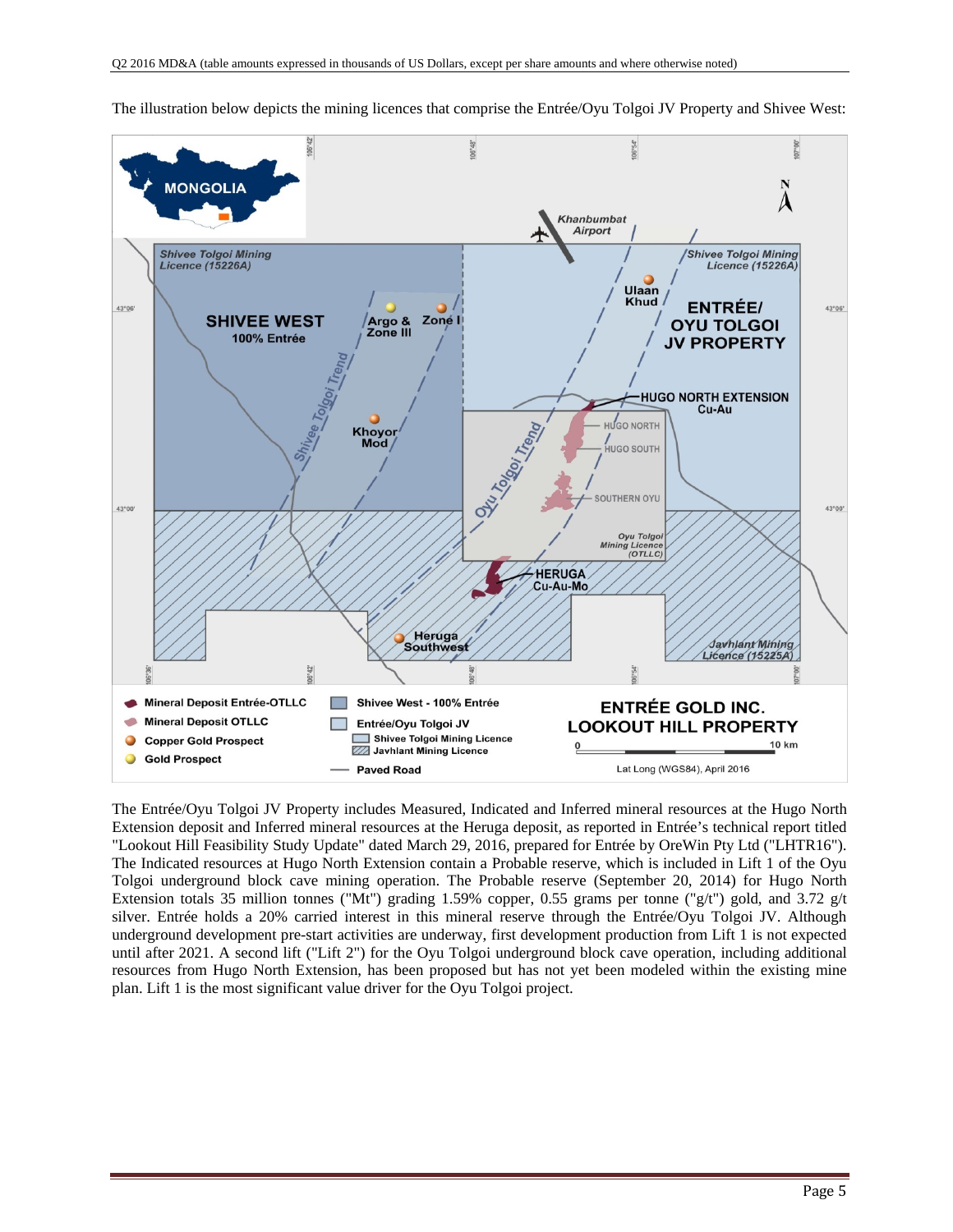|  | Mineral Reserve – Entrée/Oyu Tolgoi Joint Venture |  |
|--|---------------------------------------------------|--|
|--|---------------------------------------------------|--|

| Entrée/Oyu Tolgoi Joint Venture – LTHR16 Mineral Reserve<br>Hugo North Extension Lift 1, Effective 20 September 2014 |                                                                                                  |        |      |      |      |       |     |       |  |  |  |
|----------------------------------------------------------------------------------------------------------------------|--------------------------------------------------------------------------------------------------|--------|------|------|------|-------|-----|-------|--|--|--|
| <b>NSR</b><br>Recovered Metal<br>Cu<br>Ore<br>Ag<br>Au                                                               |                                                                                                  |        |      |      |      |       |     |       |  |  |  |
|                                                                                                                      | Classification<br>(\$/t)<br>(g/t)<br>(g/t)<br>(Mt)<br>$(\%)$<br>(Ag(Koz)<br>Cu (Mlb)<br>Au (Koz) |        |      |      |      |       |     |       |  |  |  |
| Probable                                                                                                             | 35                                                                                               | 100.57 | 1.59 | 0.55 | 3.72 | 1,121 | 519 | 3,591 |  |  |  |

#### **Notes:**

- Entrée has a 20% interest in Entrée/Oyu Tolgoi JV Property Mineral Reserve
- Metal prices used for calculating the Hugo North Extension underground Net Smelter Return (NSR) are as follows:
	- copper at \$3.01/lb; gold at \$1,250/oz; and silver at \$20.37/oz, all based on long-term metal price forecasts at the beginning of the mineral reserve work. The analysis indicates that the mineral reserve is still valid at these metal prices.
- The NSR has been calculated with assumptions specific to Hugo North Extension for smelter refining and treatment charges, deductions and payment terms, concentrate transport, metallurgical recoveries and royalties
- The block cave shell was defined using a NSR cut-off of \$15/t NSR.
- For the underground block cave, all mineral resources within the shell have been converted to mineral reserves, however, lowgrade Indicated mineral resources and Inferred mineral resources have been assigned a zero grade and are treated as dilution.
- Only Indicated mineral resources were used to report Probable mineral reserves.
- The base case financial analysis has been prepared using the following current long-term metal price estimates: copper at \$3.08/lb; gold at \$1,304/oz; and silver at \$21.46/oz.
- The mineral reserves reported above are not additive to the mineral resources.

|                                            | Entrée/Oyu Tolgoi Joint Venture - LTHR16 Mineral Resources |      |       |                  |       |                        |             |             |             |             |               |  |  |
|--------------------------------------------|------------------------------------------------------------|------|-------|------------------|-------|------------------------|-------------|-------------|-------------|-------------|---------------|--|--|
|                                            | Tonnage                                                    | Cu   | Au    | CuEq<br>Ag<br>Mo |       | <b>Contained Metal</b> |             |             |             |             |               |  |  |
| Classification                             | (Mt)                                                       | (%)  | (g/t) | (g/t)            | (ppm) | (%)                    | Cu<br>(Mlb) | Au<br>(Koz) | Ag<br>(Koz) | Mo<br>(Mlb) | CuEq<br>(Mlb) |  |  |
| Hugo North Extension (>0.37% CuEq Cut-Off) |                                                            |      |       |                  |       |                        |             |             |             |             |               |  |  |
| Measured                                   | 1.2                                                        | 1.38 | 0.12  | 2.77             | 38.4  | 1.47                   | 36          | 4.4         | 105         | 0.1         | 38            |  |  |
| Indicated                                  | 128                                                        | 1.65 | 0.55  | 4.12             | 33.6  | 1.99                   | 4,663       | 2.271       | 16.988      | 9.5         | 5,633         |  |  |
| Inferred                                   | 179                                                        | 0.99 | 0.34  | 2.68             | 25.4  | 1.20                   | 3,887       | 1,963       | 15,418      | 10.0        | 4,730         |  |  |
|                                            | Heruga (>0.37% CuEq Cut-Off)                               |      |       |                  |       |                        |             |             |             |             |               |  |  |
| Inferred                                   | 1,700                                                      | 0.39 | 0.37  | 1.39             | 113.2 | 0.64                   | 14.610      | 20.428      | 75.955      | 424         | 24,061        |  |  |

### **Mineral Resources – Entrée/Oyu Tolgoi Joint Venture**

#### **Notes:**

- Entrée has a 20% interest in Entrée/Oyu Tolgoi JV Property mineralization extracted from the Hugo North Extension and Heruga deposits
- "CuEq" is copper-equivalent grade, expressed in percent.
- The effective date for the Hugo North Extension resource estimate is March 28, 2014; for Heruga the effective date is March 30, 2010.
- The 0.37% CuEq cut-off is equivalent to the underground mineral reserve cut-off as determined by OTLLC.
- CuEq has been calculated using assumed metal prices (\$3.01/lb for copper, \$1,250/oz for gold, \$20.37/oz for silver, and \$11.90/lb for molybdenum).
- Hugo North Extension CuEq% = Cu% + ((Au (g/t) x 1,250 x 0.0321507 x 0.913) + (Ag (g/t) x 20.37 x 0.0321507 x 0.942)) / (3.01 x 22.0462)
- Heruga CuEq% = Cu% + (( Au (g/t) x 1,250 x 0.0321507 x 0.911) + ( Ag (g/t) x 20.37 x 0.0321507 x 0. 949) + (Mo (ppm) x 11.9 x 0.0022046 x 0.736)) / (3.01 x 22.0462)
- The contained copper, gold, copper, silver, and molybdenum in the tables have not been adjusted for metallurgical recovery.
- Totals may not match due to rounding.
- Mineral resources that are not mineral reserves do not have demonstrated economic viability.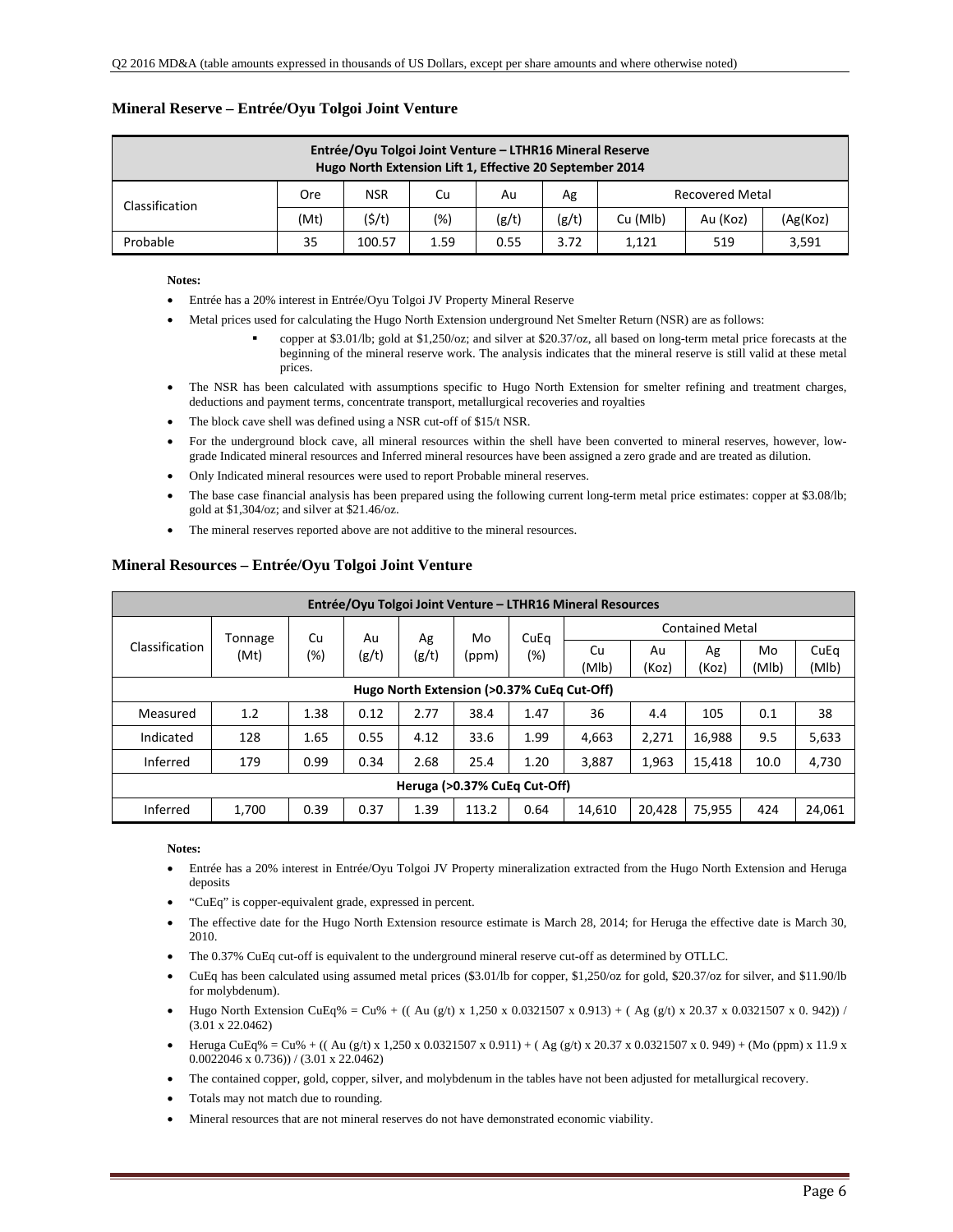| <b>Description</b>                            | <b>Units</b>         | <b>Total</b> |
|-----------------------------------------------|----------------------|--------------|
| <b>Metal Prices</b>                           |                      |              |
| Copper                                        | $\frac{1}{2}$ /lb    | 3.08         |
| Gold                                          | $\frac{2}{3}$ /0z    | 1,304        |
| Silver                                        | $\frac{2}{3}$ /0z    | 21.46        |
| Entrée/Oyu Tolgoi JV Property Results         |                      |              |
| Processed                                     | Mt                   | 34.8         |
| <b>NSR</b>                                    | $\frac{1}{2}$        | 100.57       |
| Cu Grade                                      | %                    | 1.59         |
| Au Grade                                      | g/t                  | 0.55         |
| Ag Grade                                      | g/t                  | 3.72         |
| Copper Recovered                              | Mlb                  | 1,121        |
| Gold Recovered                                | koz                  | 519          |
| Silver Recovered                              | koz                  | 3,591        |
| <b>Total Cash Costs After Credits</b>         | \$/Ib Payable Copper | 0.99         |
| NPV8% Before Tax (Entrée's 20% interest only) | \$M                  | 142          |
| NPV8% After Tax (Entrée's 20% interest only)  | \$M                  | 106          |

#### **Entrée/Oyu Tolgoi JV Summary Production and Economic Analysis Results**

#### **Notes:**

- Entrée has a 20% interest in Entrée/Oyu Tolgoi JV Property mineralization. Unless otherwise noted above, results are for the entire Entrée/Oyu Tolgoi JV.
- Metal prices used for calculating the Hugo North Extension underground NSR are as follows: copper at \$3.01/lb; gold at \$1,250/oz; and silver at \$20.37/oz, all based on long-term metal price forecasts at the beginning of the mineral reserve work. The analysis indicates that the mineral reserve is still valid at these metal prices.
- The NSR has been calculated with assumptions specific to Hugo North Extension for smelter refining and treatment charges, deductions and payment terms, concentrate transport, metallurgical recoveries and royalties.
- The block cave shell was defined using a NSR cut-off of \$15/t NSR.
- For the underground block cave, all Indicated mineral resources within the shell have been converted to mineral reserves. Lowgrade Indicated mineral resources and Inferred mineral resources have been assigned a zero grade and treated as dilution.
- The mineral reserves reported are not additive to the mineral resources.

The Hugo North Extension NSR (table above) is the highest NSR for all of the deposits at Oyu Tolgoi. The NSR calculation reflects the net value received for the ore by the mine (after all costs and charges). An NSR has been calculated on a US Dollar per tonne basis for each of the mineral reserve areas in the Oyu Tolgoi project.

In addition to the mine plan for Lift 1, LHTR16 discusses several alternative production cases that OTLLC has undertaken strategic planning work on. The alternative production cases would include mineral resources from other Oyu Tolgoi deposits, including Hugo North Extension Lift 2 and Heruga, and allow for continuous improvement in plant throughput and potential plant expansions up to 350 thousand tonnes per day. Due to the nature of the deposits associated with Oyu Tolgoi, the project has the flexibility to consider several options for optimizing the overall mine plan for the benefit of stakeholders. Separate development decisions will need to be made based on future prevailing conditions and the experience obtained from developing and operating the initial phases of the project.

A complete description and the Company's related history of the Entrée/Oyu Tolgoi JV is available in the Company's AIF dated March 30, 2016, available for review on SEDAR at www.sedar.com. For additional information regarding the assumptions, qualifications and procedures associated with the scientific and technical information regarding the Entrée/Oyu Tolgoi JV Property, reference should be made to the full text of LHTR16, which is available for review on SEDAR.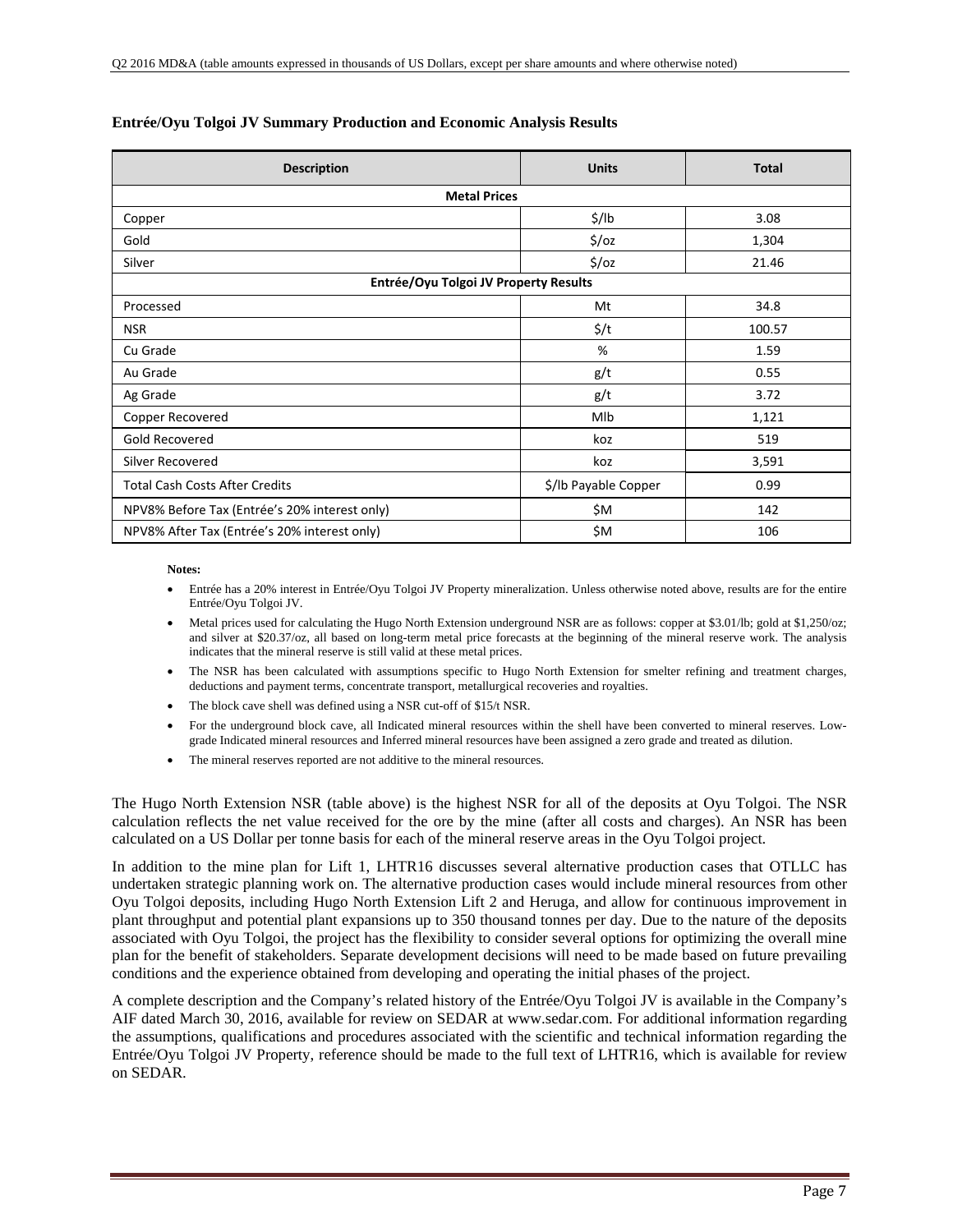#### **Shivee West Property Summary**

Shivee West comprises the northwest portion of the Lookout Hill property, and adjoins the Entrée/Oyu Tolgoi JV Property and OTLLC's Oyu Tolgoi mining licence. Entrée's exploration programs have focused on identifying epithermal-style gold mineralization and porphyry-style copper-gold mineralization at Shivee West. Past exploration activities have included: geophysical surveys (induced polarization ("IP"), gravity, magnetic), core drilling (38,244 metres in 65 holes), reverse circulation ("RC") drilling (4,145 metres in 34 holes), trenching, geological mapping and geochemical sampling.

Significant mineralized targets identified to date are Argo and Zone III.

#### **Argo and Zone III Gold Targets**

In 2011, RC drilling was conducted over the Zone III near-surface epithermal gold target and expanded north, where a new gold zone ("Argo Zone") was discovered 250 metres beyond the previously known area of gold mineralization. The Argo Zone was partly defined by six RC holes (holes EGRC-11-110 to 115), two trenches and surface chip sampling. Hole EGRC-11-112 returned 14 metres of 1.82 g/t gold and hole EGRC-11-111 returned 3 metres of 2.21 g/t gold. Two separate high-grade surface chip samples averaged 42.4 g/t gold over 4 metres and 19.3 g/t gold over 3 metres. Shallow gold mineralization in both zones is hosted by quartz veined felsic volcanic rocks.

The 2012 work program focused on geological mapping, excavator trenching and sampling in the Argo/Zone III area. The area of Argo gold mineralization was extended 140 metres further north from mineralization defined by 2011 RC drilling. The Argo Zone now measures approximately 400 metres long by up to 130 metres wide. One of the trench samples returned 81.4 g/t gold over 3 metres, confirming and expanding 2011 high-grade gold values.

#### **Shivee Tolgoi Trend – Other Targets**

Deep geophysical (IP) targets have been identified on the Shivee Tolgoi Trend and four were drilled during the 2010 exploration program. The stratigraphy encountered in some of the holes is interpreted to be equivalent to the orehosting Devonian-age units at Oyu Tolgoi. The potential for deep Oyu Tolgoi copper-gold porphyry-style mineralization was re-evaluated in 2011 with detailed geological studies and geophysical surveying. A 1,670 linekilometre magnetic survey was completed over a belt of rocks which show similarities with the units which host the nearby Oyu Tolgoi deposits.

Khoyor Mod, located 6 kilometres south of the Argo Zone, comprises a 250 metre by 300 metre area of porphyrystyle quartz stockwork within Devonian sediments. In 2012, trench sampling identified anomalous gold (trace to 0.58  $g(t)$  and copper (67 – 505 parts per million) indicative of a porphyry target.

#### **Q2 2016 Update**

During the quarter, OTLLC drew down approximately \$4.3 billion of the project finance facility that was signed in December 2015. Steps are being taken to drawdown to finalize the drawdown of the remaining amount. As part of the project finance facility, a debt cap of \$6.0 billion for Oyu Tolgoi was agreed, which provides the possibility for an additional \$1.6 billion of supplemental debt in the future.

Turquoise Hill also reported that OTLLC signed a contract with Jacobs Engineering Group to provide EPCM services for the underground development, which paves the way for construction to begin. Jacobs will be responsible for the materials handling systems for the underground mine and associated surface and underground infrastructure. The project is expected to be delivered over a five to seven year period. Major contractor mobilization for the sinking for Shafts #2 and #5, underground development, critical construction works and maintenance are all progressing. A site infrastructure office has been established as well as project personnel being mobilized. In July 2016, OTLLC signed a contract with mining services provider Thiess and Mongolian contractor Khishig Arvin for development of twin declines, incorporating both a service and conveyor tunnel.

For the three months ended June 30, 2016, Entrée expenses related to Mongolian operations was \$93,103 compared to \$457,393 during the three months ended June 30, 2015. For the six months ended June 30, 2016, expenses related to Mongolian operations was \$281,966 compared to \$805,783 during the six months ended June 30, 2015. These costs represented consulting costs related to technical report preparation, support administration and camp closure costs. The lower expenses in 2016 compared to 2015 resulted from a reduction of personnel and overhead in Mongolia.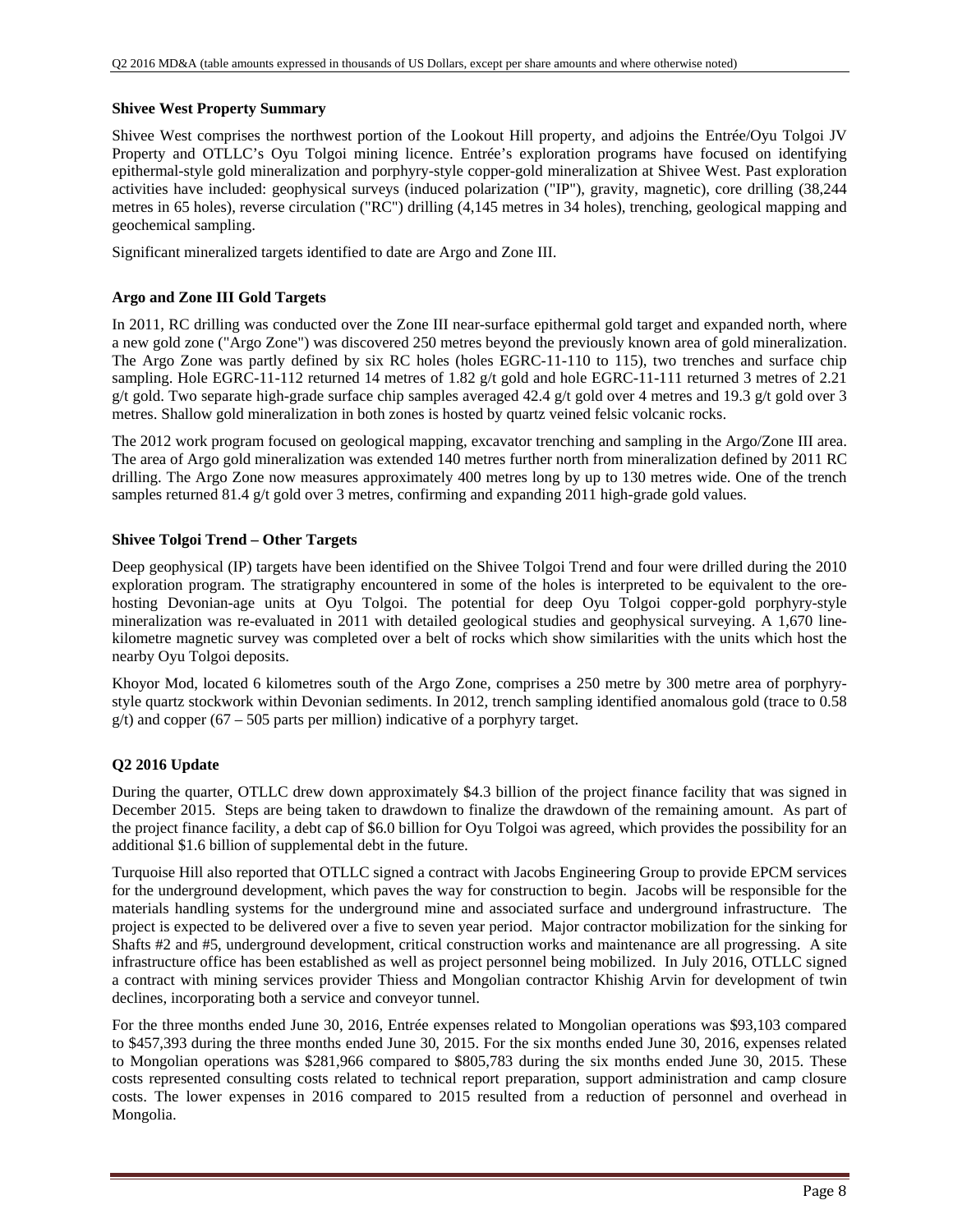# **ANN MASON PROJECT – NEVADA, USA**

#### **Summary**

The Ann Mason Project is an advanced copper-molybdenum project located in west-central Nevada approximately 75 kilometres southeast of Reno and 7 kilometres west of the town of Yerington. The project is easily accessible from Reno by highway and it is a 20 minute drive from Yerington. The nearest access to the rail network is located 17 kilometres north of Yerington.

The Ann Mason Project hosts two known mineral deposits: Ann Mason and Blue Hill. Both are copper-molybdenum porphyries although Blue Hill is predominantly an oxide copper deposit. Several other under-explored copper oxide and sulphide targets are located throughout the project area, including Blackjack IP, Blackjack Oxide, Roulette, Minnesota and Shamrock.

The project area is defined by the mineral rights to 1,658 unpatented lode claims on public land administered by the Bureau of Land Management, and title to 33 patented lode claims. The project covers approximately 12,735 hectares (31,468 acres). Entrée assembled this package of claims through a combination of staking and a series of transactions undertaken since July 2009. A portion of the unpatented claims peripheral to the Ann Mason and Blue Hill deposits are under: (1) a lease with option to purchase agreement (226 claims); and (2) an option agreement with Eurasian Minerals Inc. (216 claims; Entrée earning 80%). Seventeen of the patented lode claims peripheral to the Ann Mason and Blue Hill deposits are subject to a 2% NSR royalty granted to a third party. In addition, 235 of the unpatented lode claims, including the claims covering the Ann Mason and Blue Hill deposits, are subject to a 0.4% NSR royalty held by Sandstorm Gold Ltd.("Sandstorm"). Entrée also has an option to purchase 21 unpatented placer claims within the project boundaries. The illustration below depicts the Ann Mason Project.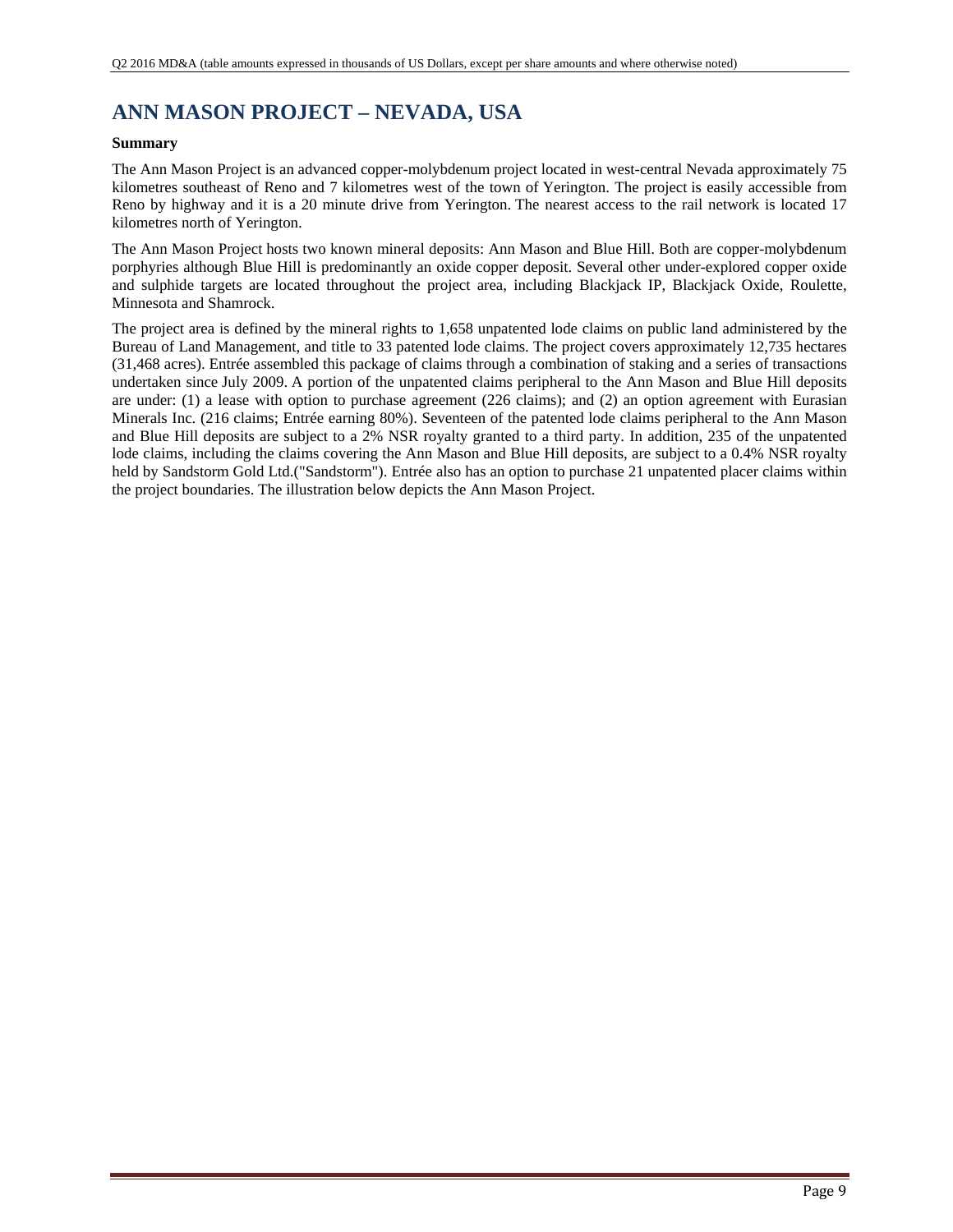

The results of the 2015 PEA on the Ann Mason deposit were released on September 9, 2015. Key results from the 2015 PEA can be summarized as follows:

- Base Case\* pre-tax net present value ("NPV") (7.5% discount rate) of \$1,158 million, internal rate of return ("IRR") of 15.8%.
- Base Case\* post-tax NPV (7.5% discount rate) of \$770 million, IRR of 13.7%.
- Development capital costs of approximately \$1.35 billion, including \$103 million contingency.
- Pre-production development of three years.
- Mine production for 21 years, followed by four years of reclamation (Life of Mine or "LOM").
- Average LOM cash costs (net of by-product sales) pre-tax of \$1.49/lb copper (see Non-US GAAP Performance Measurement below).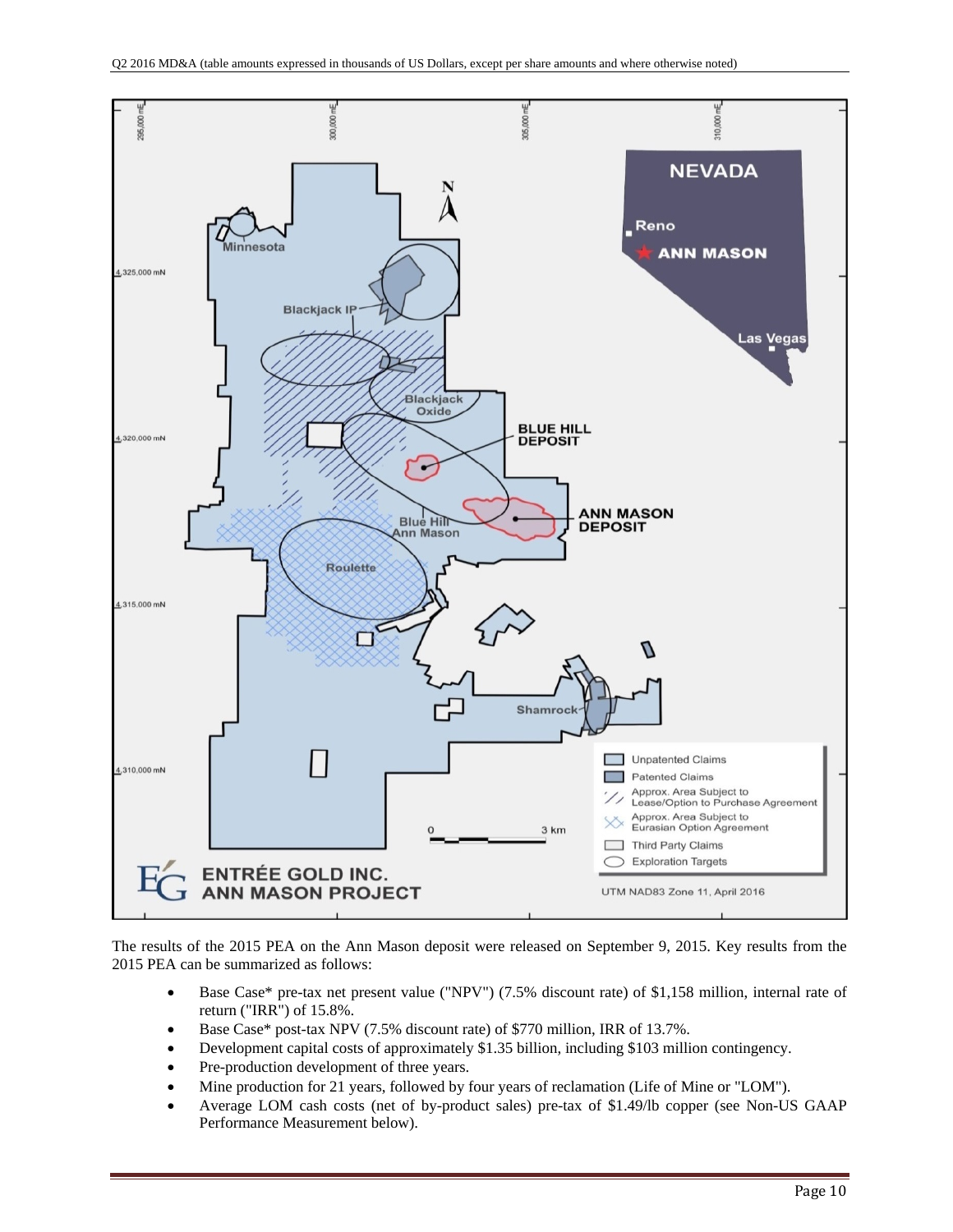- Average LOM all-in sustaining costs ("AISC") (net of by-product sales) pre-tax of \$1.57/lb copper (see Non-US GAAP Performance Measurement below).
- Net average pre-tax undiscounted cash flow over Years 1 to 21 of approximately \$298 million per year (and post-tax of \$238 million per year).
- LOM payable production of approximately:
	- o 5.1 billion pounds of copper,
	- o 46 million pounds of molybdenum,
	- o 0.4 million ounces of gold, and
	- o 8.8 million ounces of silver.
- Average annual payable production of approximately:
	- o 241 million pounds of copper,
	- o 2.2 million pounds of molybdenum,
	- o 20,000 ounces of gold, and
	- o 421,000 ounces of silver.
- Strip ratio of 2.01:1 waste to mineralized material (including pre-strip).
- LOM average copper recovery of 92%.
- Copper concentrate grading 30%.

\*Base Case uses \$3.00/lb copper, \$11/lb molybdenum, \$1,200/oz gold, \$20/oz silver.

The 2015 PEA is preliminary in nature and includes Inferred mineral resources that are considered too speculative geologically to have the economic considerations applied to them that would enable them to be categorized as mineral reserves, and there is no certainty that the 2015 PEA will be realized. Mineral resources that are not mineral reserves do not have demonstrated economic viability.

The mineral resource estimate for Ann Mason is provided in the Table below.

|                        | <b>Tonnage</b> |           |                  | Grade       |             | <b>Contained Metal</b> |             |             |             |  |  |
|------------------------|----------------|-----------|------------------|-------------|-------------|------------------------|-------------|-------------|-------------|--|--|
| Classification         | (Mt)           | Cu<br>(%) | <b>Mo</b><br>(%) | Au<br>(g/t) | Ag<br>(g/t) | Cu<br>(MIb)            | Mo<br>(MIb) | Au<br>(Moz) | Ag<br>(Moz) |  |  |
| Measured               | 412            | 0.33      | 0.006            | 0.03        | 0.64        | 3,037.6                | 58.1        | 0.37        | 8.46        |  |  |
| Indicated              | 988            | 0.31      | 0.006            | 0.03        | 0.66        | 6,853.3                | 128.5       | 0.97        | 21.00       |  |  |
| Measured and Indicated | 1,400          | 0.32      | 0.006            | 0.03        | 0.65        | 9,890.9                | 186.6       | 1.33        | 29.46       |  |  |
| Inferred               | 623            | 0.29      | 0.007            | 0.03        | 0.66        | 3,987.2                | 96.2        | 0.58        | 13.16       |  |  |

#### **Mineral Resource Statement for the Ann Mason Deposit based on a 0.20% Copper Cut-off**

#### **Notes:**

- 1. Effective date September 9, 2015, Peter Oshust, P.Geo.<br>2. Mineral resources are reported within a constraining pit
- 2. Mineral resources are reported within a constraining pit shell developed using Whittle™ software. Assumptions include metal prices of \$3.74/lb for copper, \$13.23/lb for molybdenum, \$1,495/oz for gold, and \$23.58/oz for silver, process recoveries of 92% for copper, 50% for molybdenum, 50% for gold, and 55% for silver, mining cost of \$1.09/t + \$0.02/bench below 1605 metres, \$5.82/t for processing, and \$0.30/t for G&A.
- 3. Assumptions include 100% mining recovery.<br>4 An external dilution factor was not considered
- An external dilution factor was not considered during this mineral resource estimation.
- 5. Internal dilution within a 20 metre x 20 metre x 15 metre selective mining unit ("SMU") was considered.
- 6. The 0.4% NSR royalty held by Sandstorm was not considered during the preparation of the constraining pit. 7. Mineral resources that are not mineral reserves do not have demonstrated economic viability.

A first mineral resource estimate for the Blue Hill deposit was completed in October 2012. The resource estimate was prepared as a first step in determining if Blue Hill could serve to generate early cash flow for the Ann Mason Project, should the Ann Mason deposit advance to production. The near surface oxide and mixed mineralization at Blue Hill is acid-soluble and amenable to low-cost heap leach and solvent extraction/electrowinning ("SX/EW") processing. Both deposits remain open in several directions. The following table summarizes the Blue Hill mineral resources.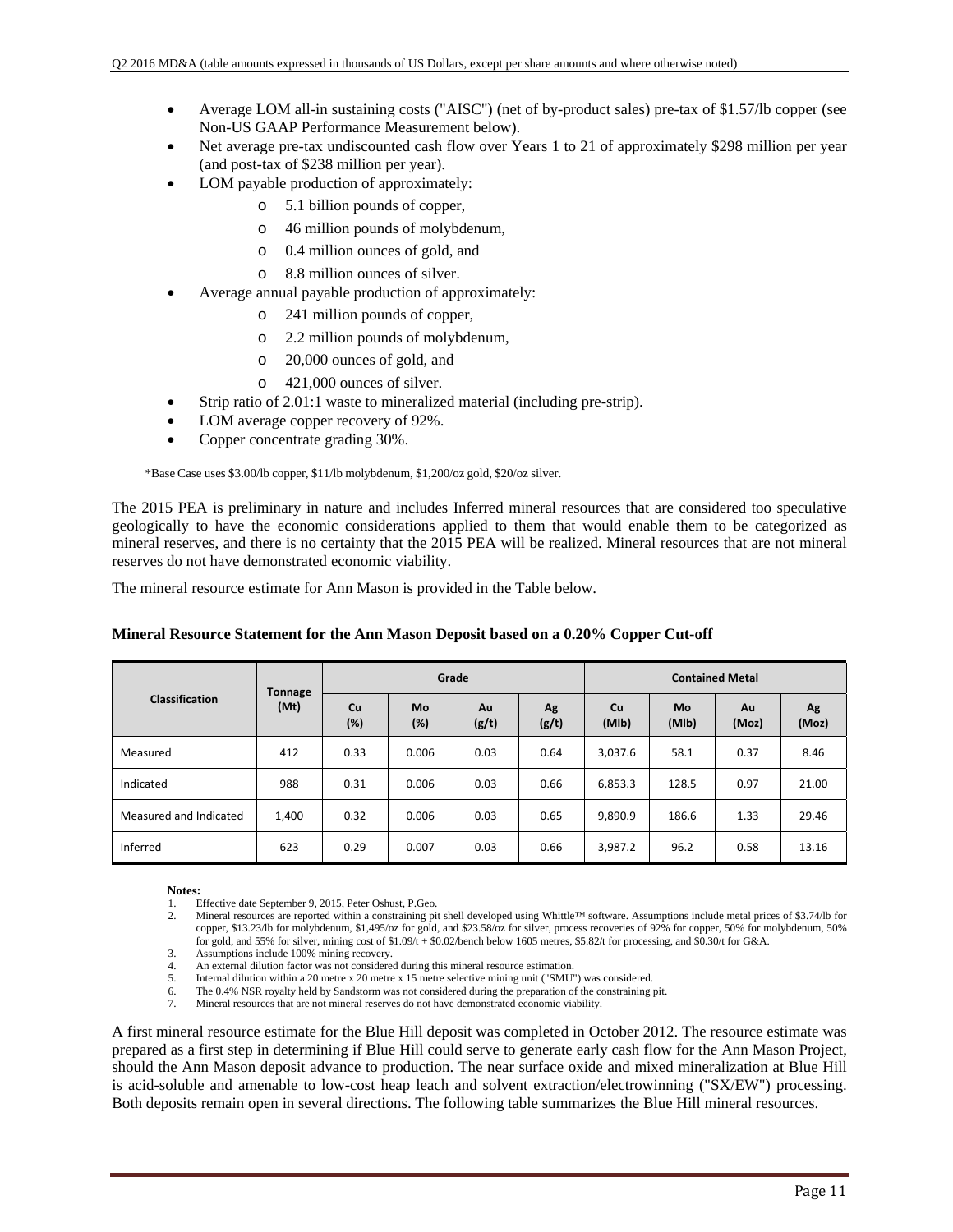| Zone                     | <b>Base Case</b><br>Cut-off<br>(Cu %) | <b>Tonnes</b><br>(Million) | <b>Cu</b><br>(%) | <b>Cu</b><br>(Million lb) | <b>Mo</b><br>(%)  | Au<br>(g/t)            | Ag<br>(g/t)            |
|--------------------------|---------------------------------------|----------------------------|------------------|---------------------------|-------------------|------------------------|------------------------|
| Oxide                    | 0.10                                  | 47.44                      | 0.17             | 179.37                    | $---$             | $---$                  | $---$                  |
| Mixed                    | 0.10                                  | 24.69                      | 0.18             | 98.12                     | $---$             | $---$                  | $---$                  |
| Oxide/Mixed<br>Sub-total | 0.10                                  | 72.13                      | 0.17             | 277.49                    | <b>STATISTICS</b> | $\qquad \qquad \cdots$ | $\qquad \qquad \cdots$ |
| Sulphide                 | 0.15                                  | 49.86                      | 0.23             | 253.46                    | 0.005             | 0.01                   | 0.3                    |

#### **Summary of Blue Hill Pit-Constrained Inferred Mineral Resource (Effective July 31, 2012)**

**Notes:** 

1. Mineral resources are classified in accordance with the 2014 CIM Definition Standards for Mineral Resources and Mineral Reserves.<br>2. Mineral resources do not include external dilution, nor was the tabulation of containe

2. Mineral resources do not include external dilution, nor was the tabulation of contained metal adjusted to reflect metallurgical recoveries.

3. Tonnages are rounded to the nearest 10,000 tonnes, and grades are rounded to two decimal places.

4. Rounding as required by reporting guidelines may result in apparent summation differences between tonnes, grade, and contained metal content.

5. Material quantities and grades are expressed in metric units, and contained metal in imperial units.

For additional information regarding the assumptions, qualifications and procedures associated with the scientific and technical information regarding the Ann Mason Project, reference should be made to the Company's technical report titled "Updated Preliminary Economic Assessment on the Ann Mason Project, Nevada, U.S.A." with an effective date of September 9, 2015, prepared by AGP Mining Consultants Inc. and Amec Foster Wheeler Americas Limited, a copy of which is available on SEDAR at www.sedar.com.

#### **Q2 2016 Update**

During Q2 2016, a program of geological mapping and sampling has been on-going on the Ann Mason Project to identify potential new targets of near surface, oxide or sulphide copper mineralization west of the Ann Mason deposit and northwest of the Blue Hill deposit. Several zones of interest have been identified through detailed mapping and XRF analysis of copper mineralization. Work will continue into Q3 2016 to define targets which could be further evaluated by future drilling programs.

For the three months ended June 30, 2016, Ann Mason Project expenses were \$286,631 compared to \$774,786 during the comparative quarter of 2015. For the six months ended June 30, 2016, Ann Mason Project expenses were \$535,120 compared to \$2,302,258 during the comparative period of 2015. Expenditures in 2016 included salaries, costs associated with a reduction of US staff, claim lease and option payments and general maintenance of the site. Claim lease and option payments of \$130,254 were paid during the six months ended June 30, 2016. The comparative period of 2015 included drilling costs, technical studies and a larger team that were in the process of completing the 2015 PEA. These activities and expenditures ceased by the end of 2015 resulting in the lower comparative costs.

### **LORDSBURG PROPERTY – NEW MEXICO, USA**

#### **Summary**

The Lordsburg property is located in southwest New Mexico approximately 370 kilometres southwest of Albuquerque. The Lordsburg claims cover 2,013 hectares (4,974 acres) adjacent to the historic Lordsburg coppergold-silver district. Entrée has a 100% interest in the property.

A zone of surface alteration and anomalous copper geochemistry exceeds 1.2 kilometres in length and 600 metres in width. Within this zone, drilling has confirmed sub-surface copper-gold mineralization over a 600 x 600 metre area. A near surface intersection in hole EG-L-09-012 returned 0.25% copper and 0.15 g/t gold over 94 metres with a copper equivalent ("CuEq") grade of 0.35%, including 60 metres of 0.31% copper and 0.21 g/t gold, with a copper equivalent grade of 0.44%. CuEq has been calculated using assumed metal prices (\$1.35/pound for copper and \$650/ounce for gold) and 100% metallurgical recovery is assumed:  $\textdegree$ Cu+( $\textdegree$ g/t Au\*18.98)/29.76.

Mineralization appears best developed in the contact areas between a feldspar porphyry stock and volcanic rocks. Potassic alteration and sulphide-quartz veining are associated with the strongest areas of mineralization.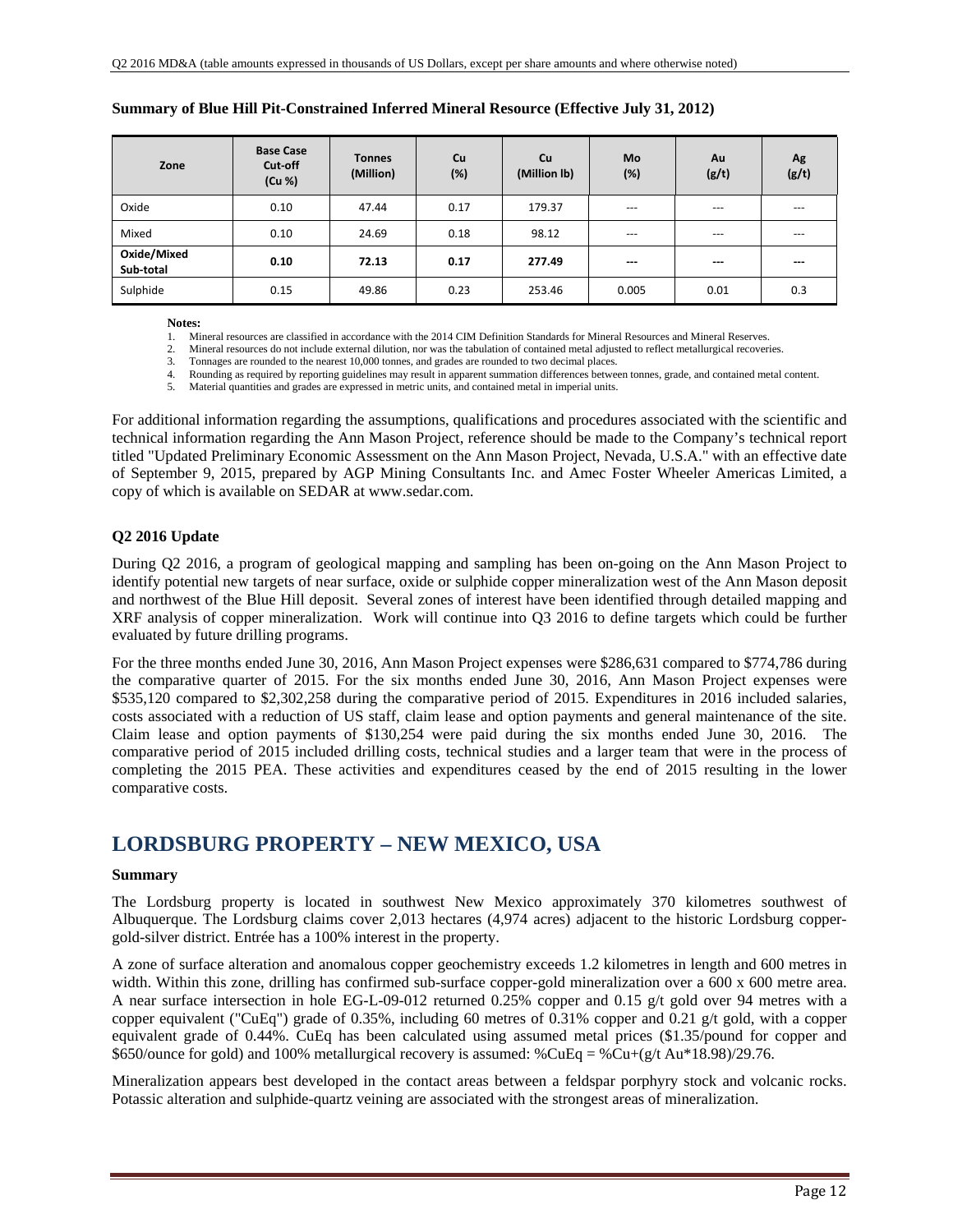Entrée completed 6,092 metres of drilling in 12 holes in 2008 and 2009 at Lordsburg. Future drilling will be directed towards expanding the existing drill-defined copper and gold zone. The proposed Plan of Operations for Lordsburg has been approved by the Bureau of Land Management and an Application to Conduct Mineral Exploration has been approved by the New Mexico Division of Mining and Minerals.

The Lordsburg property is subject to a 2% NSR royalty, which may be bought down to 1% at any time up to and including January 1, 2017 for \$2.4 million. The buydown price is payable in cash or a combination of cash and common shares at Entrée's election.

### **Q2 2016 Update**

The Company has placed all exploration activities at Lordsburg on hold for 2016 while management evaluates future plans for this property, which may include the introduction of an exploration partner. Expenditures related to this property have been minimal in Q2 2016.

## **LUKKACHA PROPERTY – PERU**

#### **Summary**

The Lukkacha property is located in the Tacna Province of southern Peru approximately 1,000 kilometres southeast of Lima, 130 kilometres east of the port city of Ilo, and 50 kilometres southeast from the giant Toquepala copper mine of Grupo Mexico. The property consists of seven concessions totalling 4,400 hectares, and is subject to a conditional agreement, pursuant to which Entrée may acquire up to a 100% interest in the claims.

Situated within 50 kilometres of the international border with Chile, initiation of work is subject to Entrée obtaining a Supreme Decree allowing it to work on the property. As a first step in obtaining the Supreme Decree, a joint military inspection of the property took place on September 12, 2013. The military submitted a favourable written opinion to the General Secretary of the Ministry of Defense on September 15, 2013. During 2014, Entrée held several meetings with the local village to discuss completion of a community economic and land use agreement. The agreement was completed and registered in March 2015.

The claims cover two large colour anomalies associated with possible porphyry-style alteration, iron oxides and quartz veining. The property has never been drilled and represents a unique opportunity for grass roots exploration within a major copper district.

Under the agreement between Entrée and a private Peruvian company, Entrée may earn an initial 70% interest in the property, subject to obtaining a Supreme Decree, by making cash payments totaling \$215,000 and expending a minimum of \$1.5 million on exploration. Once Entrée has earned a 70% interest, it may acquire a further 30% interest by paying the vendor \$2 million. The vendor would retain a 2% NSR royalty, half of which may be purchased at any time.

#### **Q2 2016 Update**

The Company has placed all exploration activities at the Lukkacha property on hold for 2016 pending the issue of a Supreme Decree. License fees of \$30,600 were paid during the second quarter of 2016. Expenditures in Q2 2016 were otherwise minimal and related to administrative costs in Peru.

## **BLUE ROSE PROPERTY – AUSTRALIA**

#### **Summary**

The Blue Rose copper-iron-gold-molybdenum property is located in the Olary Region of South Australia, 300 kilometres northeast of Adelaide and 130 kilometres west-southwest of Broken Hill. Entrée (operator) has a 55.79% interest in the property, with Giralia Resources Pty Ltd., now a subsidiary of Atlas Iron Limited, retaining a 44.21% interest. The property consists of one exploration licence, EL5129, totalling 716 square kilometres. An application to renew the licence for an additional 2-year term was filed on June 11, 2015 and was approved effective August 4, 2015.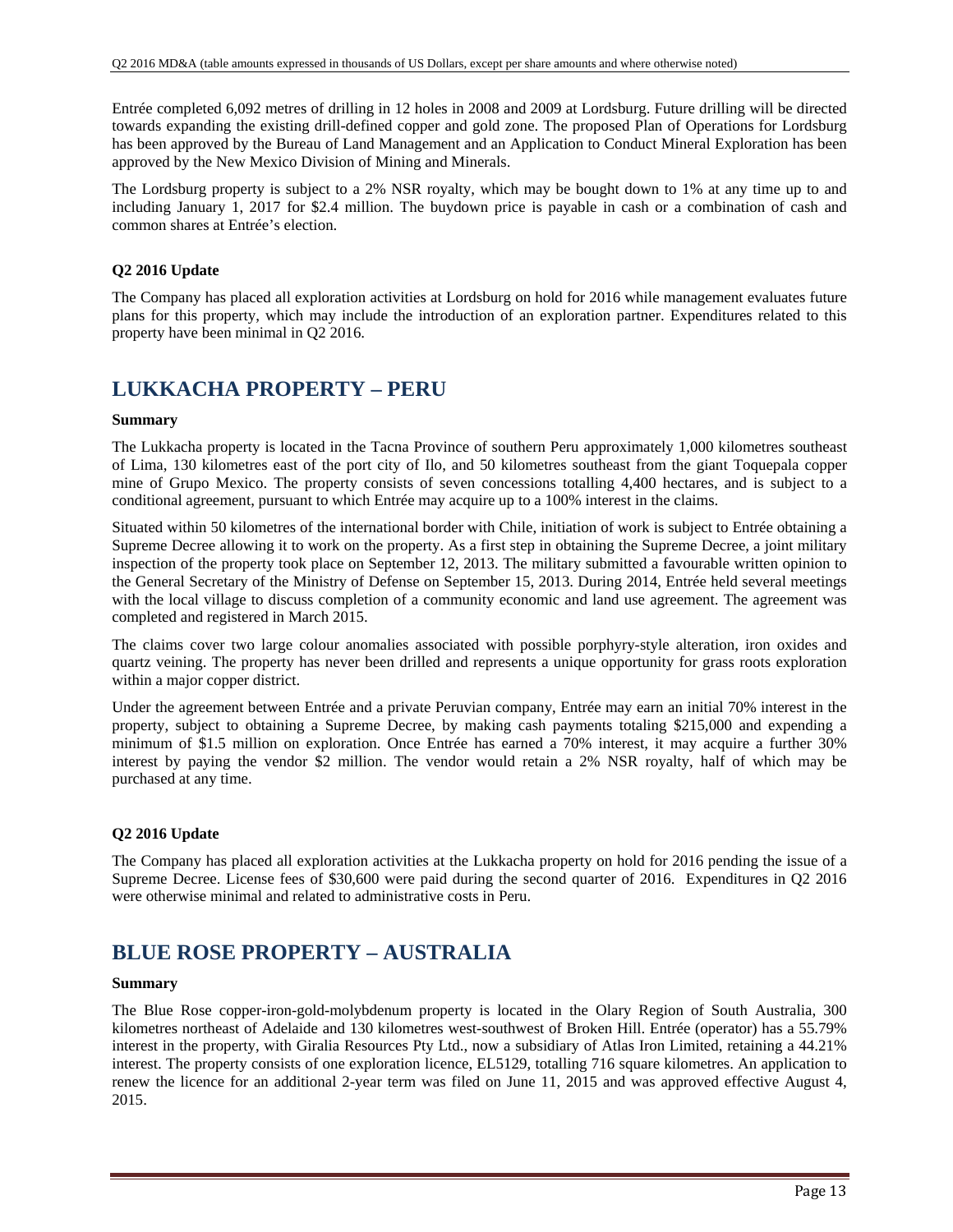Magnetite iron formations and a molybdenum copper target (Netley Hill) occur in the southern portion of the tenement while copper oxide mineralization (Blue Rose) and a gold target (Golden Sophia) are located in the northcentral area of the tenement.

The Blue Rose property is underlain by the late Precambrian metasedimentary rocks of the Adelaide Geosyncline, which include siltstone, quartzite, limestone and iron formation of the Burra, Umberatana and Wilpena Groups. To the southeast of the property, these rocks have been intruded by the early Ordovician Anabama Granite (Netley Hill molybdenum-copper target).

In October 2013, the Blue Rose joint venture filed a Part 9B native title application under the South Australia Mining Act and the Wilyakali and Ngadjuri groups registered as native title claimants. A native title agreement was signed with the Wilyakali group in December 2013 and an agreement with the Ngadjuri group was signed in March 2014.

### **Q2 2016 Update**

The Company has placed all exploration activities at Blue Rose on hold for 2016 while management evaluates future plans for this property. Expenditures in Q1 2016 were minimal and related to administrative costs in Australia.

## **CAÑARIACO PROJECT ROYALTY – PERU**

#### **Summary**

In July 2015, the Company entered into an agreement with Candente Copper Corp. (TSX:DNT) ("Candente") to acquire a 0.5% NSR royalty on Candente's 100% owned Cañariaco project in Peru for a purchase price of \$500,000.

The Cañariaco project includes the Cañariaco Norte copper±gold-silver deposit, as well as the adjacent Cañariaco Sur and Quebrada Verde copper prospects, located within the western Cordillera of the Peruvian Andes in the Department of Lambayeque, Northern Peru.

There was no activity or expenditures related to this royalty in Q2 2016.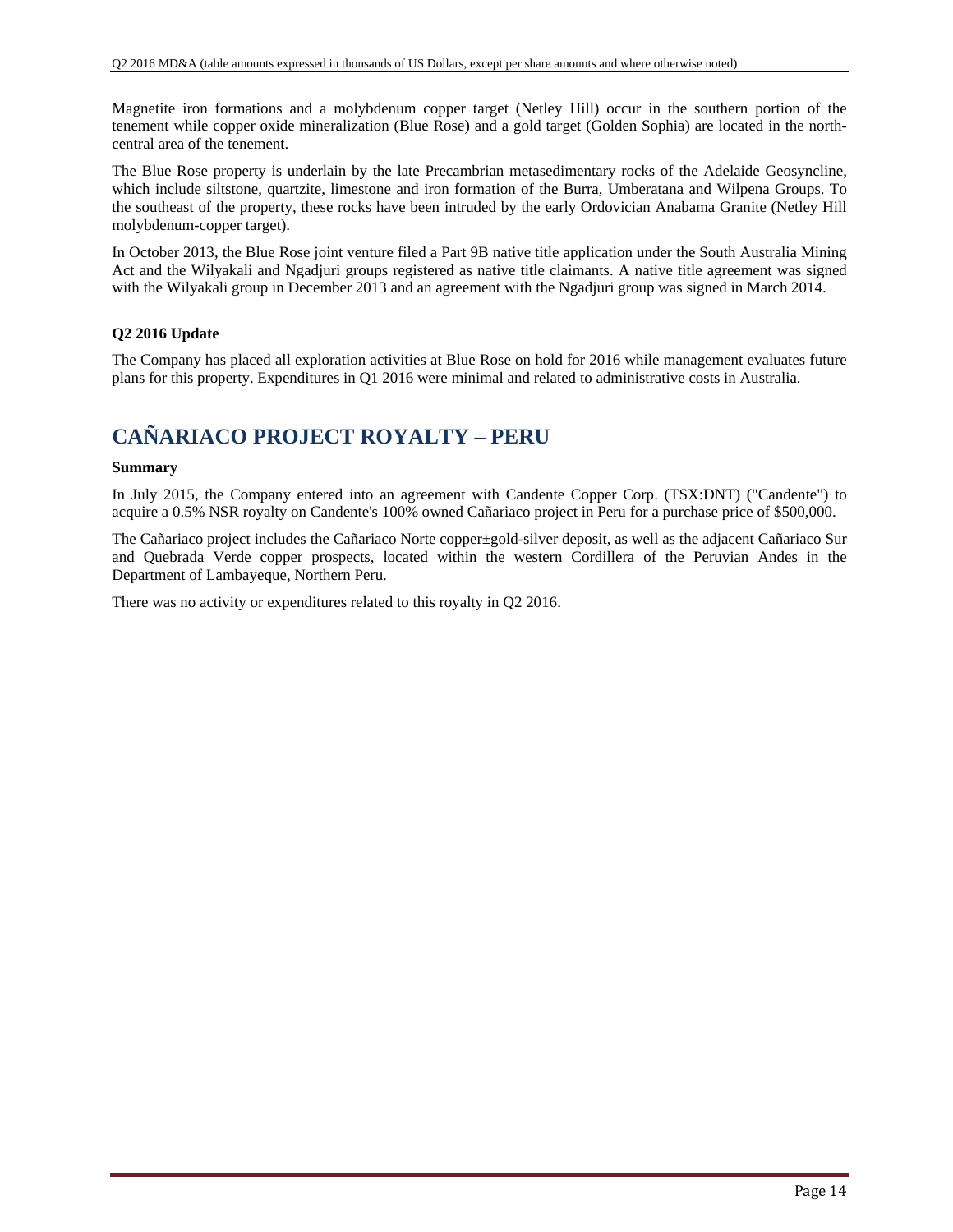## **SUMMARY OF CONSOLIDATED FINANCIAL OPERATING RESULTS**

|                                         |               | Three months ended June 30 |              |         |               |          |              | Six months ended June 30 |
|-----------------------------------------|---------------|----------------------------|--------------|---------|---------------|----------|--------------|--------------------------|
|                                         |               | 2016                       |              | 2015    |               | 2016     |              | 2015                     |
| Exploration                             | $\mathcal{S}$ | (447)                      | $\mathbb{S}$ | (1,329) | $\mathcal{S}$ | (945)    | $\mathbb{S}$ | (3,227)                  |
| General and administration              |               | (486)                      |              | (813)   |               | (1,058)  |              | (1,763)                  |
| Consultancy and advisory                |               |                            |              |         |               |          |              | (125)                    |
| Stock-based compensation                |               | (14)                       |              |         |               | (56)     |              |                          |
| Foreign exchange (loss) gain            |               | (3)                        |              | (369)   |               | (438)    |              | 1,380                    |
| Loss from operations                    |               | (950)                      |              | (2,511) |               | (2,497)  |              | (3,735)                  |
| Interest income (expense)               |               | (44)                       |              | (40)    |               | (83)     |              | (57)                     |
| Loss from equity investee               |               | (60)                       |              | (26)    |               | (106)    |              | (53)                     |
| Income taxes                            |               |                            |              | (472)   |               |          |              | 235                      |
| Net loss                                |               | (1,054)                    |              | (3,049) |               | (2,686)  |              | (3,610)                  |
| Foreign currency translation adjustment |               | (52)                       |              | 553     |               | 1,349    |              | (2,282)                  |
| Comprehensive loss                      | $\mathcal{S}$ | (1,106)                    | $\mathbb{S}$ | (2,496) | \$            | (1, 337) | $\mathbb{S}$ | (5,892)                  |
|                                         |               |                            |              |         |               |          |              |                          |
| Basic/diluted loss per share            | $\mathcal{S}$ | (0.01)                     | \$           | (0.02)  | $\mathbb{S}$  | (0.02)   | $\mathbb{S}$ | (0.02)                   |
| Total assets                            | \$            | 55,626                     | \$           | 69,896  | \$            | 55,626   | \$           | 69,896                   |
| Total non-current liabilities           | \$            | 34,267                     | \$           | 41,749  | \$            | 34,267   | \$           | 41,749                   |

During the six month period ended June 30, 2016, the Company continued to focus on reducing non value adding expenditures. As a result, exploration costs and general and administrative costs were 71% and 37% lower, respectively, than the comparative period of 2015.

Exploration costs in 2016 included expenditures of approximately \$535,000 primarily related to the Ann Mason Project, approximately \$282,000 related to the Mongolian assets and approximately \$128,000 in holding costs on all the other properties. In the comparative 2015 period, the Company incurred expenditures related to the 2015 PEA and exploration programs at Ann Mason. These programs ceased in the second half of 2015 and as a result, the 2016 costs were lower than this comparative period in 2015. In addition, reductions in exploration personnel and overhead costs were implemented at both Ann Mason and Mongolia in the second half of 2015.

Overall, general and administrative costs were lower than the comparative six month period of 2015 due to the reduction in corporate personnel and overhead costs that commenced during the second half of 2015.

Foreign exchange (loss) gain is primarily the result of movements between the C\$ and US\$ as the Company holds its cash in both currencies.

Interest expense was primarily related to the loan payable to OTLLC pursuant to the Entrée/Oyu Tolgoi JV and is subject to a variable interest rate.

The loss from equity investee was related to the Entrée/Oyu Tolgoi JV Property.

There was no income tax recovery recognized during the quarter as management does not deem any income taxes recoverable in the foreseeable future.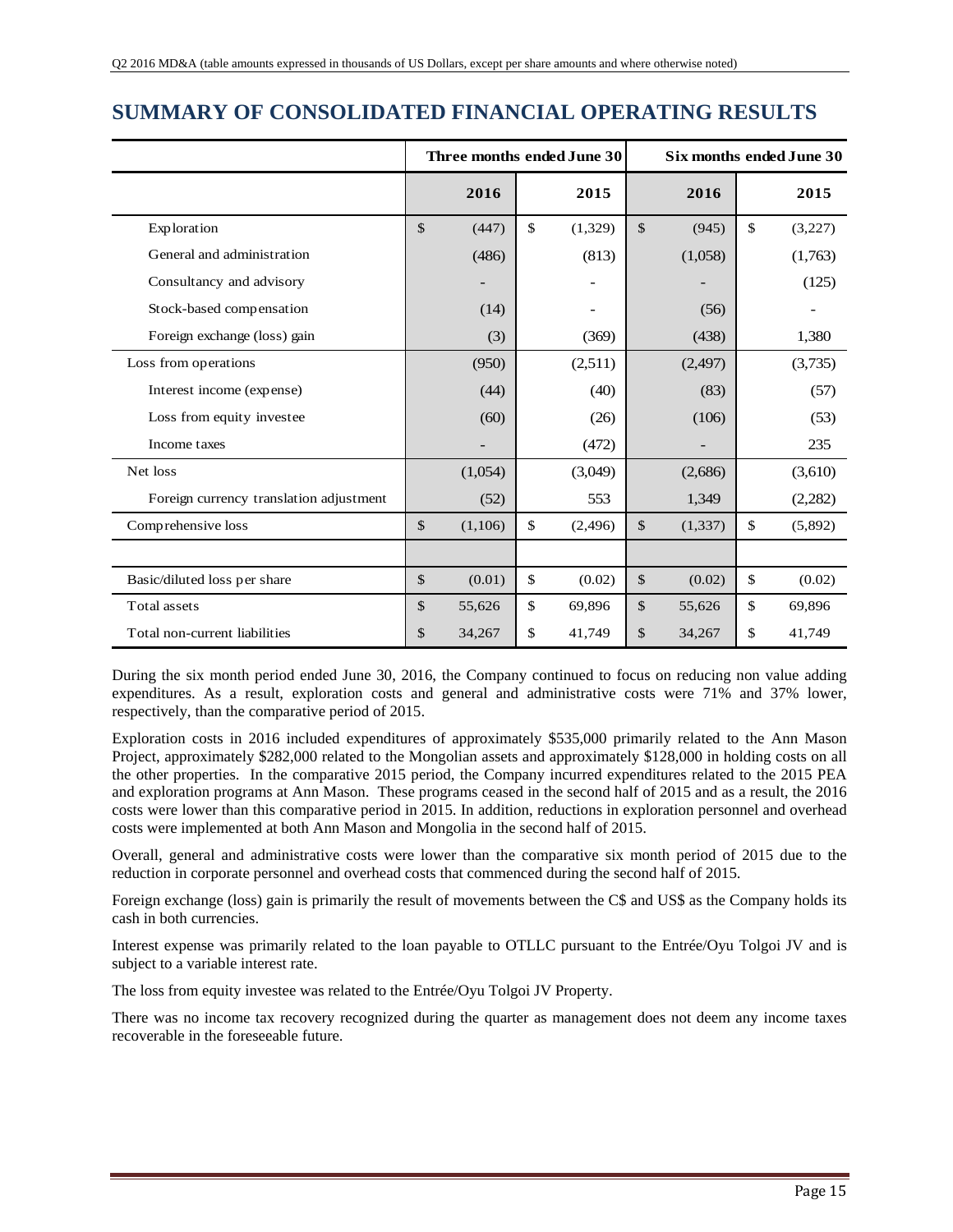|                                             |               | Q2 16                    | O <sub>1</sub> 16        |               | O <sub>415</sub> | Q3 15                    | O <sub>2</sub> 15 | O <sub>115</sub> |              | <b>O4 14</b> | O3 14        |
|---------------------------------------------|---------------|--------------------------|--------------------------|---------------|------------------|--------------------------|-------------------|------------------|--------------|--------------|--------------|
| Exploration                                 | $\mathcal{S}$ | 447                      | \$<br>498                | $\mathbb{S}$  | 868              | \$<br>1,066              | \$1,329           | \$<br>1,898      | $\mathbb{S}$ | 4,465        | \$<br>2,268  |
| General and administrative                  |               | 492                      | 605                      |               | 2,213            | 777                      | 802               | 939              |              | 1,183        | 845          |
| Consultancy and advisory fees               |               | $\overline{\phantom{0}}$ | $\overline{\phantom{a}}$ |               |                  | $\overline{\phantom{a}}$ |                   | 125              |              | 134          | 177          |
| Depreciation                                |               | 8                        | 9                        |               | 10               | 10                       | 11                | 12               |              | 14           | 16           |
| Impairment of mineral property<br>interests |               |                          | $\overline{\phantom{a}}$ |               |                  | $\overline{\phantom{a}}$ |                   |                  |              |              | 552          |
| Foreign exchange loss (gain)                |               | 3                        | 434                      |               | (406)            | (1, 136)                 | 368               | (1,749)          |              | (663)        | (1,127)      |
| Loss from operations                        |               | 950                      | 1,546                    |               | 2,685            | 717                      | 2,510             | 1,225            |              | 5,133        | 2,731        |
| Interest expense (income)                   |               | 44                       | 39                       |               | 289              | 66                       | 40                | 17               |              | 32           | (12)         |
| Loss from equity investee                   |               | 60                       | 46                       |               | 40               | 25                       | 27                | 26               |              | 29           | 29           |
| Income tax expense (recovery)               |               |                          | $\overline{\phantom{a}}$ |               | 1,057            | (662)                    | 472               | (707)            |              | (2, 131)     | (1, 349)     |
| Net loss                                    | $\mathbb{S}$  | 1,054                    | \$1,631                  | $\mathbb{S}$  | 4,071            | \$<br>146                | \$3,049           | \$<br>561        |              | \$3,063      | \$1,399      |
| Basic/diluted loss per share                | $\mathbb{S}$  | (0.01)                   | \$<br>(0.01)             | $\mathcal{S}$ | (0.03)           | \$<br>(0.00)             | \$<br>(0.02)      | \$<br>(0.00)     | \$           | (0.02)       | \$<br>(0.01) |

#### *Quarterly Financial Data – 2 year historic trend*

Exploration costs trended lower since the peak in Q4 2014 as the Company completed its exploration and 2015 PEA programs at Ann Mason, reduced its technical review work related to the Entrée/Oyu Tolgoi JV Property and placed all the other properties on care and maintenance through 2015.

General and administrative costs have trended lower since Q4 2014 in line with the reduction in exploration activities with the exception of Q4 2015, which included termination and shutdown costs primarily attributable to a reduction of staff levels in Canada and the United States as well as a reduction in certain other overhead expenditures.

In Q3 2014, the Company recorded an impairment of mineral property interests of \$552,095 on the Blue Rose joint venture property.

Interest expense is primarily due to accrued interest on the OTLLC loan payable, partially offset by interest income earned on invested cash. Interest expense remains consistent quarter on quarter, with the exception of Q4 2015, which included an adjustment to accrued interest income from prior periods. Interest income continues to decrease every quarter due to lower principal amounts invested as a result of cash expenditures on operations throughout the year.

The loss from equity investee remains consistent quarter on quarter.

The Company did not recognize income tax recovery in Q2 2016 as management does not deem any income taxes recoverable in the foreseeable future.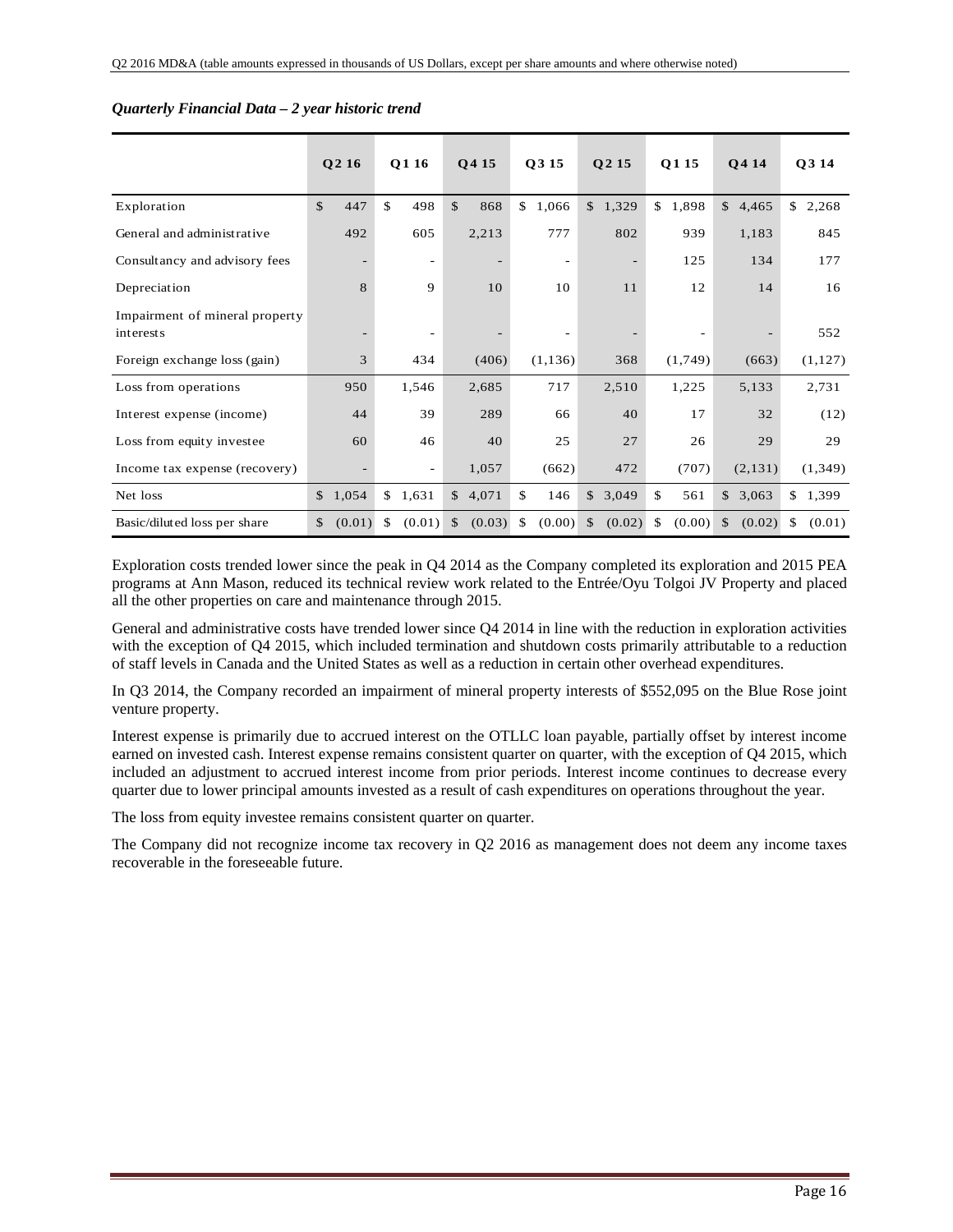# **LIQUIDITY AND CAPITAL RESOURCES**

|                                                                             | Six months ended June 30 |               |
|-----------------------------------------------------------------------------|--------------------------|---------------|
|                                                                             | 2016                     | 2015          |
| Cash flows used in operating activities                                     |                          |               |
| Before changes in non-cash working capital items                            | \$<br>(1,977)            | \$<br>(5,064) |
| After changes in non-cash working capital items<br>$\overline{\phantom{a}}$ | (8,343)                  | (5,934)       |
| Cash flows from financing activities                                        | 36                       | 5             |
| Cash flows from (used in) investing activities                              | 34                       | (7)           |
| Net cash flows                                                              | (8,273)                  | (5,936)       |
| Effect of exchange rate changes on cash                                     | 184                      | (205)         |
| Cash balance                                                                | \$<br>14,697             | \$<br>27,376  |
| Cash flows used in operating activities per share                           |                          |               |
| Before changes in non-cash working capital items<br>-                       | \$<br>(0.01)             | \$<br>(0.03)  |
| After changes in non-cash working capital items<br>$\overline{\phantom{a}}$ | \$<br>(0.05)             | \$<br>(0.04)  |

Cash expenditures before changes in non-cash working capital items was 61% lower than the comparative six month period of 2015 due to the reduction in exploration and general and administrative expenditures.

Cash expenditures after working capital items in 2016 included the \$5.5 million cash refund to Sandstorm (see "Amended Sandstorm Agreement" below) and approximately \$1,142,000 to reduce the accounts payable balance. This was the primary reason for the increase in cash outflow compared to the same period in 2015.

Cash flows from (used in) financing and investing activities was minimal in both comparative quarters.

The Company is an exploration stage company and has not generated positive cash flow from its operations. As a result, the Company has been dependent on equity and production-based financings for additional funding. Working capital on hand at June 30, 2016 was approximately \$14,583,000 with a cash balance of approximately \$14,697,000. Management believes it has adequate financial resources to satisfy its obligations over the next 12 month period and does not anticipate the need for additional funding during this time.

### **Loans Payable to Oyu Tolgoi LLC**

Under the terms of the Entrée/Oyu Tolgoi JV, OTLLC will contribute funds to approved joint venture programs and budgets on the Company's behalf. Interest on each loan advance shall accrue at an annual rate equal to OTLLC's actual cost of capital or the prime rate of the Royal Bank of Canada, plus two percent (2%) per annum, whichever is less, as at the date of the advance. The loans will be repayable by the Company monthly from ninety percent (90%) of the Company's share of available cash flow from the Entrée/Oyu Tolgoi JV. In the absence of available cash flow, the loans will not be repayable. The loans are not expected to be repaid within one year.

#### **Contractual Obligations**

As at June 30, 2016, the Company had the following contractual obligations outstanding: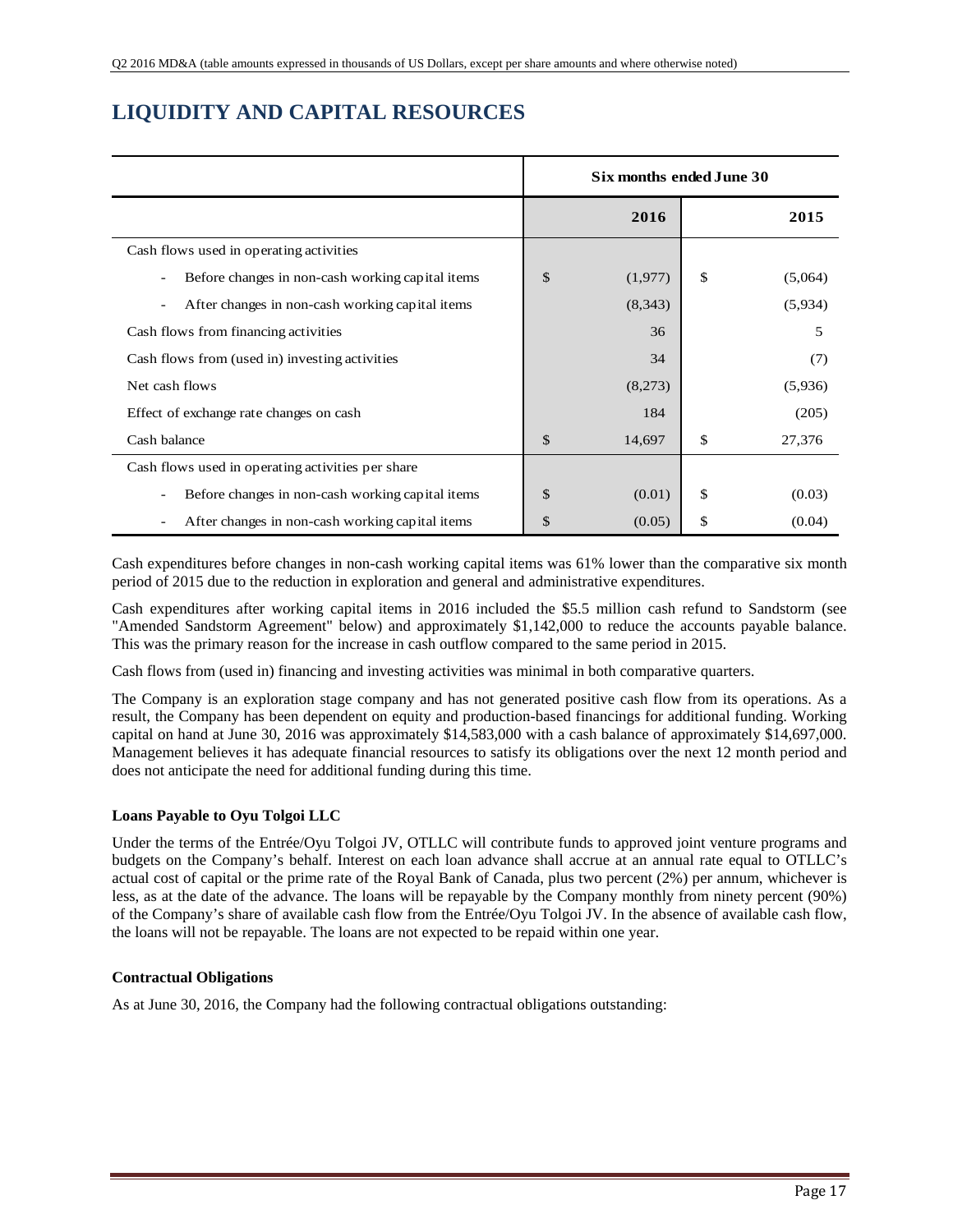|                                             | <b>Total</b> | Less than 1 year |              | $1 - 2$ years | <b>Thereafter</b> |
|---------------------------------------------|--------------|------------------|--------------|---------------|-------------------|
| Accounts payable and<br>accrued liabilities | \$<br>271    | \$<br>271        |              | -             |                   |
| Lease commitments                           | \$<br>201    | \$<br>125        | $\mathbb{S}$ | 76            |                   |

## **AMENDED SANDSTORM AGREEMENT**

On February 14, 2013, the Company entered into an Equity Participation and Funding Agreement with Sandstorm (the "2013 Agreement"). Pursuant to the 2013 Agreement, Sandstorm provided an upfront refundable deposit (the "Deposit") of \$40 million to the Company. The Company will use future payments that it receives from its mineral property interests to purchase and deliver metal credits to Sandstorm, in amounts that are indexed to the Company's share of gold, silver and copper production from the Entrée/Oyu Tolgoi JV Property. Upon the delivery of metal credits, Sandstorm will also make the cash payment outlined below. In addition, the 2013 Agreement provided for a partial refund of the Deposit and a pro rata reduction in the number of metal credits deliverable to Sandstorm in the event of a partial expropriation of Entrée's economic interest, contractually or otherwise, in the Entrée/Oyu Tolgoi JV Property.

On February 23, 2016, the Company and Sandstorm entered into an Agreement to Amend the 2013 Agreement, whereby the Company refunded 17% of the Deposit (\$6.8 million) (the "Refund") in cash and shares thereby reducing the Deposit to \$33.2 million for a 17% reduction in the metal credits that the Company is required to deliver to Sandstorm. At closing on March 1, 2016, the parties entered into an Amended and Restated Equity Participation and Funding Agreement (the "Amended Sandstorm Agreement"). Under the terms of the Amended Sandstorm Agreement, the Company will purchase and deliver gold, silver and copper credits equivalent to:

- 28.1% of Entrée's share of gold and silver, and 2.1% of Entrée's share of copper, produced from the Shivee Tolgoi mining licence (excluding Shivee West); and
- 21.3% of Entrée's share of gold and silver, and 2.1% of Entrée's share of copper, produced from the Javhlant mining licence.

Upon the delivery of metal credits, Sandstorm will make a cash payment to the Company equal to the lesser of the prevailing market price and \$220 per ounce of gold, \$5 per ounce of silver and \$0.50 per pound of copper (subject to inflation adjustments). After approximately 8.6 million ounces of gold, 40.3 million ounces of silver and 9.1 billion pounds of copper have been produced from the entire Entrée/Oyu Tolgoi JV Property the cash payment will be increased to the lesser of the prevailing market price and \$500 per ounce of gold, \$10 per ounce of silver and \$1.10 per pound of copper (subject to inflation adjustments). To the extent that the prevailing market price is greater than the amount of the cash payment, the difference between the two will be credited against the Deposit (the net amount of the Deposit being the "Unearned Balance").

This arrangement does not require the delivery of actual metal, and the Company may use revenue from any of its assets to purchase the requisite amount of metal credits.

Under the Amended Sandstorm Agreement, Sandstorm has a right of first refusal, subject to certain exceptions, on future production-based funding agreements. The Amended Sandstorm Agreement also contains other customary terms and conditions, including representations, warranties, covenants and events of default. The initial term of the Amended Sandstorm Agreement is 50 years, subject to successive 10-year extensions at the discretion of Sandstorm.

In addition, the Amended Sandstorm Agreement provides that the Company will not be required to make any further refund of the Deposit if Entrée's economic interest is reduced by up to and including 17%. If there is a reduction of greater than 17% up to and including 34%, the Amended Sandstorm Agreement provides the Company with the ability to refund a corresponding portion of the Deposit in cash or common shares of the Company or any combination of the two at the Company's election, in which case there would be a further corresponding reduction in deliverable metal credits. If the Company elects to refund Sandstorm with common shares of the Company, the value of each common share shall be equal to the volume weighted average price ("VWAP") for the five (5) trading days immediately preceding the 90<sup>th</sup> day after the reduction in Entrée's economic interest. In no case will Sandstorm become a "control person" under the Amended Sandstorm Agreement. In the event an issuance of shares would cause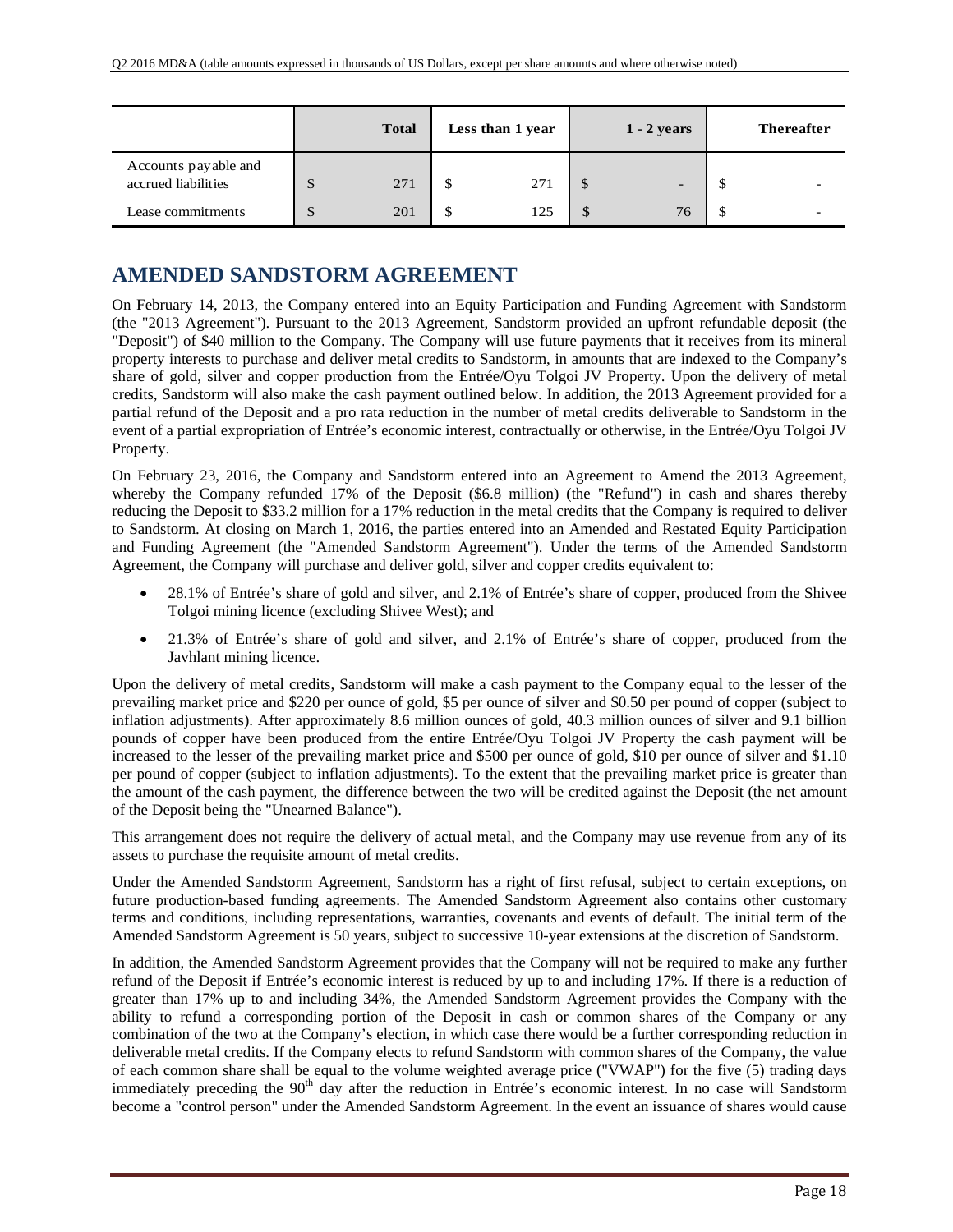Sandstorm to become a "control person", the maximum number of shares will be issued, and with respect to the value of the remaining shares, 50% will not be refunded (and there will not be a corresponding reduction in deliverable metal credits) and the remaining 50% will be refunded by the issuance of shares in tranches over time, such that the number of shares that Sandstorm holds does not reach or exceed 20%. All shares will be priced in the context of the market at the time they are issued.

In the event of a full expropriation, the remainder of the Unearned Balance after the foregoing refunds must be returned in cash.

The Amended Sandstorm Agreement does not impact Sandstorm's requirement to vote its shares as Entrée's Board of Directors specifies with respect to any potential acquisition of the Company, provided the potential acquirer agrees to execute and deliver to Sandstorm a deed of adherence to the Amended Sandstorm Agreement.

For accounting purposes, the Deposit is accounted for as deferred revenue on the balance sheet and the original Deposit was recorded at the historical amount of C\$40,032,000. As a result of the Amended Sandstorm Agreement, the deferred revenue amount was adjusted to reflect the \$6.8 million Refund which was recorded at the foreign exchange amount at the date of the Refund resulting in a net balance of C\$30,865,190. This amount is subject to foreign currency fluctuations upon conversion to US dollars at each reporting period.

The \$6.8 million Deposit refund was paid with \$5.5 million in cash and the issuance of \$1.3 million of common shares of the Company. On March 1, 2016, the Company issued 5,128,604 common shares to Sandstorm at a price of C\$0.3496 per common share pursuant to the Agreement to Amend. The price was calculated using the VWAP of Entrée's shares on the Toronto Stock Exchange for the 15 trading days preceding February 23, 2016, the effective date of the Agreement to Amend. As at June 30, 2016, Sandstorm owns 22,985,746 common shares, or 15.05% of the outstanding shares of the Company.

### **SHAREHOLDERS' EQUITY**

During the quarter ended June 30, 2016, the Company issued 300,532 common shares for cash proceeds of \$36,222 on the exercise of stock options. The fair value recorded when the options were granted of \$27,384 has been transferred from additional paid-in capital to common stock on the exercise of the options.

On March 1, 2016, the Company issued 5,128,604 common shares to Sandstorm at a price of C\$0.3496 per common share pursuant to the Agreement to Amend.

The Company's authorized share capital consists of unlimited common shares without par value. At June 30, 2016 and August 11, 2016, the Company had 152,760,053 shares and 152,835,053 shares issued and outstanding, respectively.

| Number of shares (000's) | Vested $(000's)$ | Price per share CAD | <b>Expiry Date</b>    |
|--------------------------|------------------|---------------------|-----------------------|
| 2,790                    | 2,790            | $0.21 - 1.25$       | $Sep - Dec 2016$      |
| 2,068                    | 2,068            | $0.21 - 1.25$       | $Jan - Feb 2017$      |
| 3,600                    | 3,600            | $0.30 - 0.56$       | $Mar - Dec 2018$      |
| 2,780                    | 2,780            | $0.21 - 0.38$       | Dec $2019 - Dec 2020$ |
| 100                      | 50               | 0.39                | M ar 2021             |
| 11,338                   | 11,288           |                     |                       |

The following is a summary of stock options outstanding as at the date of this report:

## **OTHER DISCLOSURES**

#### *Off-Balance Sheet Arrangements*

Entrée has no off-balance sheet arrangements except for the contractual obligation noted above.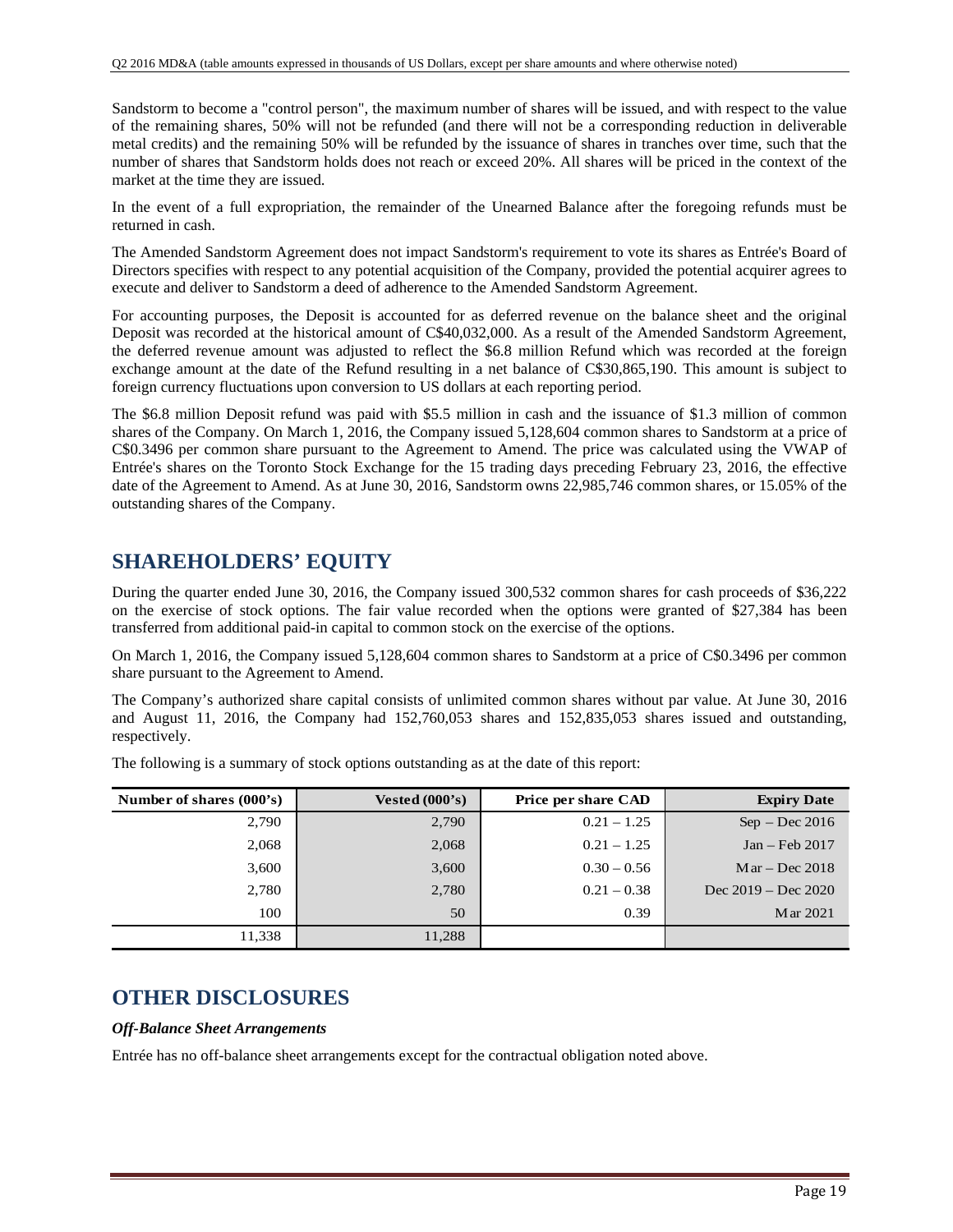#### *Financial Instruments*

The following table provides the fair value of each classification of financial instrument:

|                                          | June 30, 2016 | December 31, 2015 |
|------------------------------------------|---------------|-------------------|
| <b>Financial assets</b>                  |               |                   |
| Cash and cash equivalents                | \$<br>14,697  | \$<br>22,786      |
| Receivables                              | 22            | 98                |
| Deposits                                 | 14            | 17                |
| <b>Total financial assets</b>            | \$<br>14,733  | \$<br>22,901      |
| <b>Financial liabilities</b>             |               |                   |
| Accounts payable and accrued liabilities | \$<br>271     | \$<br>1,350       |
| Loans payable                            | 6,973         | 6,824             |
| <b>Total financial liabilities</b>       | \$<br>7,244   | \$<br>8,174       |

Fair value measurement is based on a fair value hierarchy, which requires an entity to maximize the use of observable inputs and minimize the use of unobservable inputs when measuring fair value. The standard describes three levels of inputs that may be used to measure fair value which are:

Level 1 — Quoted prices that are available in active markets for identical assets or liabilities.

Level 2 — Quoted prices in active markets for similar assets that are observable.

Level 3 — Unobservable inputs that are supported by little or no market activity and that are significant to the fair value of the assets or liabilities.

At June 30, 2016, the Company had Level 1 financial instruments, consisting of cash and cash equivalents, with a fair value of \$14,696,859.

## **INTERNATIONAL FINANCIAL REPORTING STANDARDS**

The Company is a "domestic" issuer under Canadian securities law and a "foreign private issuer" under United States Securities and Exchange Commission ("SEC") regulations. The Company files its financial statements with both Canadian and U.S. securities regulators in accordance with US GAAP, as permitted under current regulations. In 2008, the Accounting Standards Board in Canada and the Canadian Securities Administrators ("CSA") confirmed that domestic issuers were required to transition to International Financial Reporting Standards ("IFRS") for fiscal years beginning on or after January 1, 2011. On June 27, 2008, the CSA Staff issued Staff Notice 52-321 "Early Adoption of International Financial Reporting Standards, Use of US GAAP and References to IFRS-IASB" which confirmed that domestic issuers that are also SEC registrants are able to continue to use US GAAP. Consequently, the Company was not required to convert to IFRS effective January 1, 2011 and has elected to continue using US GAAP.

## **NON-US GAAP PERFORMANCE MEASUREMENT**

"Cash Costs" and all-in sustaining cost ("AISC") are non-US GAAP Performance Measurements. These performance measurements are included because these statistics are widely accepted as the standard of reporting cash costs of production in North America. These performance measurements do not have a meaning within US GAAP and, therefore, amounts presented may not be comparable to similar data presented by other mining companies. These performance measurements should not be considered in isolation as a substitute for measures of performance in accordance with US GAAP.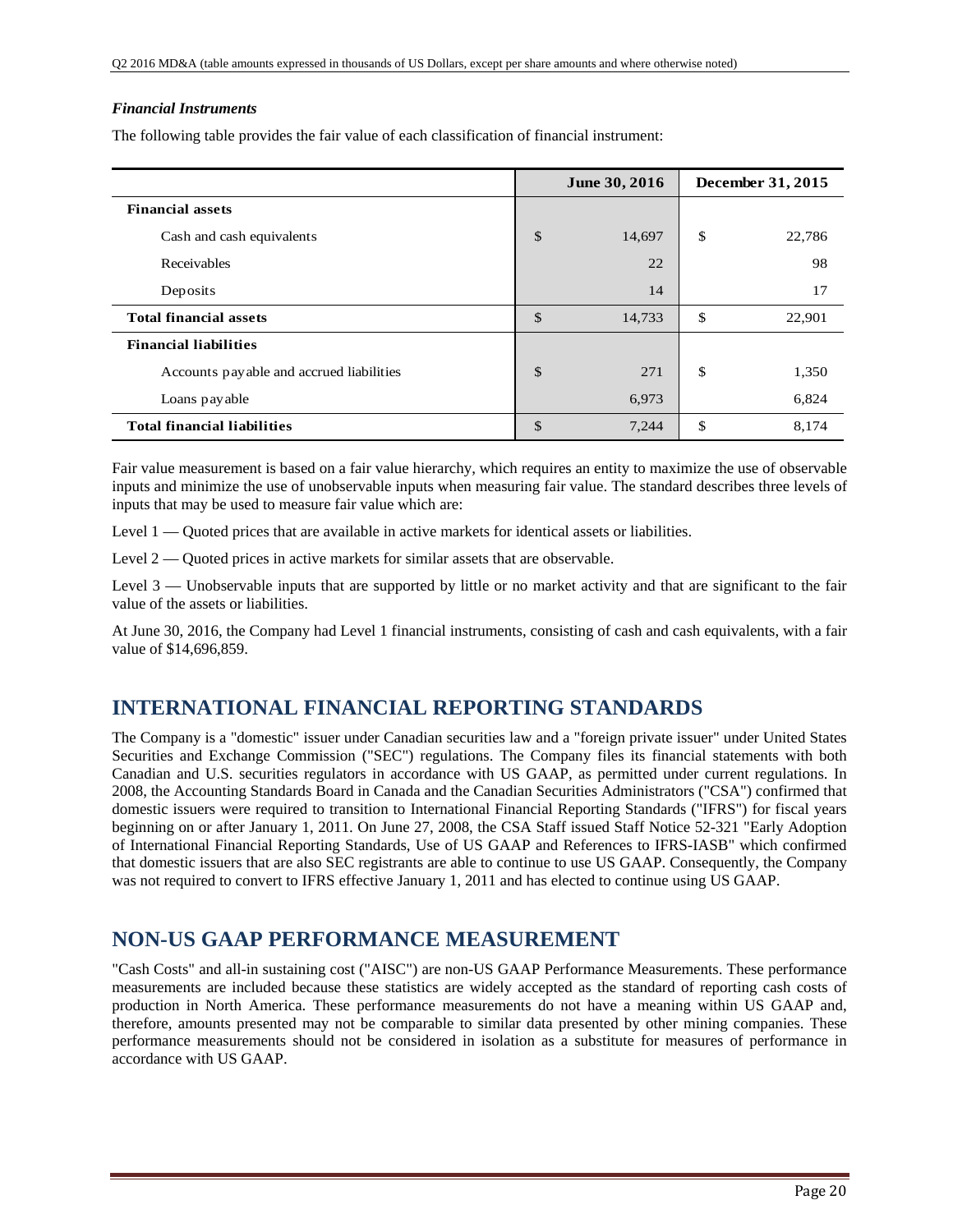# **CRITICAL ACCOUNTING ESTIMATES, RISKS AND UNCERTAINTIES**

The preparation of financial statements in conformity with US GAAP requires management to make estimates and assumptions that affect the amounts reported in the financial statements and accompanying notes. Actual results could differ materially from those estimates.

Measurement of the Company's assets and liabilities is subject to risks and uncertainties, including those related to reserve and resource estimates; title to mineral properties; future commodity prices; costs of future production; future costs of restoration provisions; changes in government legislation and regulations; future income tax amounts; the availability of financing; and various operational factors.

Entrée is a mineral exploration company and is exposed to a number of risks and uncertainties; some of these risks and uncertainties have been discussed elsewhere in this MD&A. For a more extensive discussion of risks and uncertainties to which Entrée is exposed, the reader should refer to the section titled "Risk Factors" contained in the Company's AIF available on SEDAR at www.sedar.com.

### *Legal and Political Risk*

The Minerals Law of Mongolia defines a mineral deposit of strategic importance (a "Strategic Deposit") as a mineral resource that may have the potential to impact national security, or the economic and social development of the country, or that is generating or has the potential to generate more than 5% of Mongolia's gross domestic product in any given year. The Minerals Law of Mongolia provides that the State may be an equity participant with any private legal entity, up to a 34% equity interest, in the exploitation of any Strategic Deposit where the quantity and grade of the deposit have been defined by exploration that has not been funded from the State budget. Under Resolution No 57 dated July 16, 2009 of the State Great Khural, the Oyu Tolgoi series of deposits were declared to be Strategic Deposits.

On October 6, 2009, Turquoise Hill, its wholly-owned subsidiary OTLLC, and Rio Tinto signed an investment agreement (the "Oyu Tolgoi Investment Agreement") with the Mongolian Government, which regulates the relationship among the parties and stabilizes the long term tax, legal, fiscal, regulatory and operating environment to support the development of the Oyu Tolgoi project. The Oyu Tolgoi Investment Agreement specifies that the Government of Mongolia will own 34% of the shares of OTLLC (and by extension, 34% of OTLLC's interest in the Entrée/Oyu Tolgoi JV Property) through its subsidiary Erdenes Oyu Tolgoi LLC. A shareholders' agreement was concurrently executed to establish the Government's 34% ownership interest in OTLLC and to govern the relationship among the parties.

The Ministry of Mining has advised Entrée that it considers the deposits on the Entrée/Oyu Tolgoi JV Property to be part of the series of Oyu Tolgoi deposits. Entrée has been in discussions with stakeholders of the Oyu Tolgoi project, including the Government of Mongolia, OTLLC, Erdenes Oyu Tolgoi LLC, Turquoise Hill and Rio Tinto, since the Government of Mongolia temporarily restricted the joint venture licences from transfer in February 2013. The discussions to date have focussed on issues arising from Entrée's exclusion from the Oyu Tolgoi Investment Agreement, including the fact that the Government of Mongolia does not have a full 34% interest in the Entrée/Oyu Tolgoi JV Property; the fact that the mining licences integral to future underground operations are held by more than one corporate entity; and the fact that Entrée does not benefit from the stability that it would otherwise have if it were a party to the Oyu Tolgoi Investment Agreement. In order to receive the benefits of the Oyu Tolgoi Investment Agreement, the Government of Mongolia may require Entrée to agree to certain concessions, including with respect to the economic benefit of Entrée's interest in the Entrée/Oyu Tolgoi JV Property, or the royalty rates applicable to Entrée's share of the Entrée/Oyu Tolgoi JV Property mineralization. No agreements have been finalized. If the parties fail to reach mutually acceptable agreements in a timely manner, there is a risk that the Government of Mongolia may resort to measures which, whether legitimate or not, could have an adverse effect on the business, assets and financial condition of Entrée as well as the Company's share price. Such measures could include suspending, revoking, cancelling or withdrawing the Shivee Tolgoi and Javhlant mining licences; attempting to invalidate, confiscate, expropriate or rescind the Entrée/Oyu Tolgoi JV or Entrée's interest in the Entrée/Oyu Tolgoi JV Property; and filing legal proceedings against Entrée.

Entrée is not presently a party to the Oyu Tolgoi Investment Agreement. Although OTLLC agreed under the terms of the Earn-In Agreement to use its best efforts to cause Entrée to be brought within the ambit of, made subject to and be entitled to the benefits of the Oyu Tolgoi Investment Agreement or a separate stability agreement on substantially similar terms to the Oyu Tolgoi Investment Agreement, unless and until Entrée finalizes agreements with the Government of Mongolia and other Oyu Tolgoi stakeholders, there can be no assurance that Entrée will be entitled to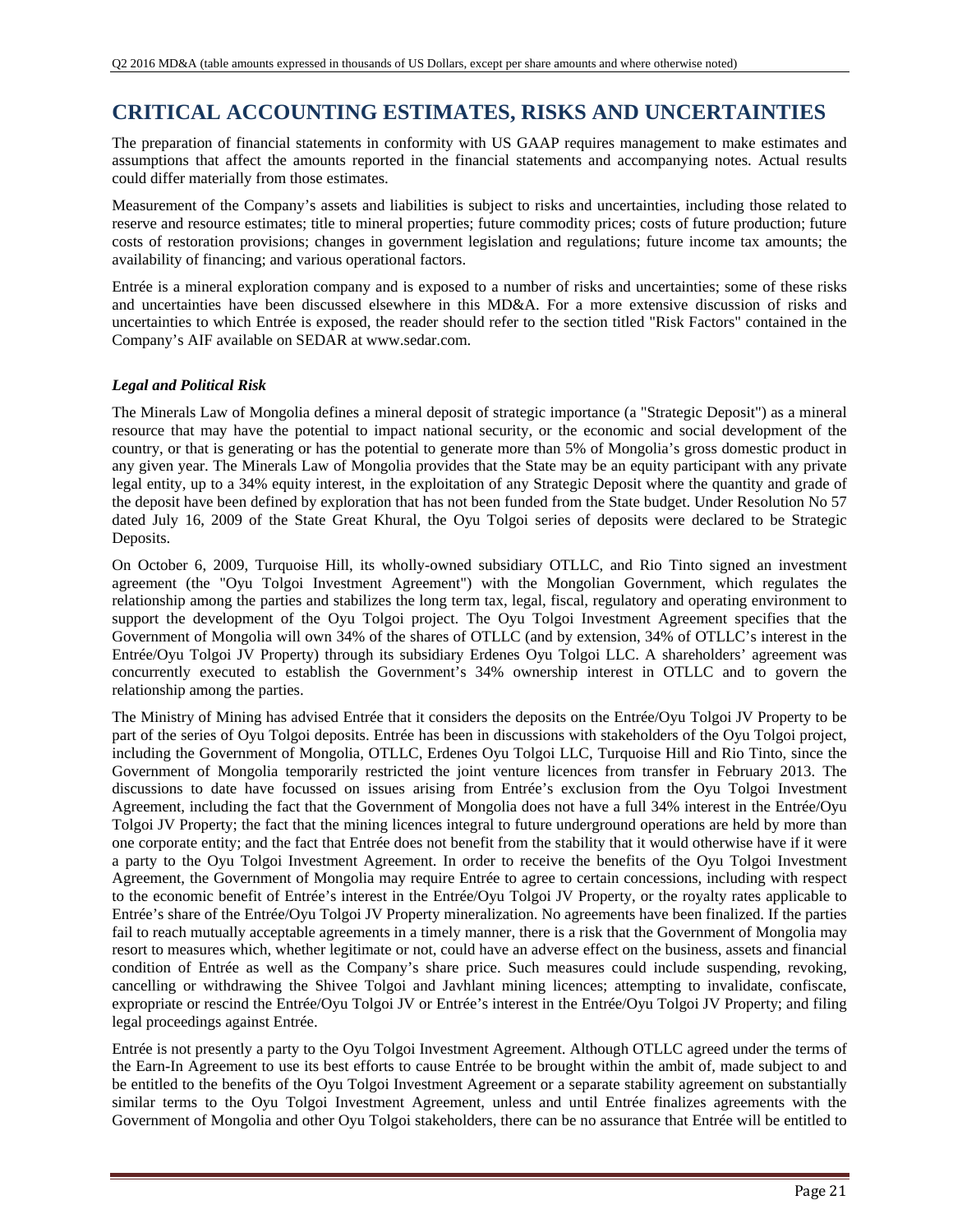all of the benefits of the Oyu Tolgoi Investment Agreement, including stability with respect to taxes payable. If Entrée is not entitled to all of the benefits of the Oyu Tolgoi Investment Agreement, it could be subject to the surtax royalty which came into effect in Mongolia on January 1, 2011. The rates of the surtax royalty vary from 1% to 5% for minerals other than copper. For copper, the surtax royalty rates range between 22% and 30% for ore, between 11% and 15% for concentrates, and between 1% and 5% for final products. No surtax royalty is charged on any minerals below a certain threshold market price, which varies depending on the type of minerals. This is in addition to the standard royalty rates of 2.5% for coal sold in Mongolia and commonly occurring minerals sold in Mongolia, and 5% for all other minerals.

Even if Entrée does finalize agreements with the Government of Mongolia and other Oyu Tolgoi stakeholders, there can be no assurance that the present or future Parliament will refrain from enacting legislation that undermines such agreements or the Oyu Tolgoi Investment Agreement or that the present or a future government will refrain from adopting government policies or seeking to renegotiate the terms of such agreements or the Oyu Tolgoi Investment Agreement (which was threatened in both 2011 and 2012) in ways that are adverse to Entrée's interests or that impair OTLLC's ability to develop and operate the Oyu Tolgoi project on the basis currently contemplated, which may have a material adverse impact on Entrée and the Company's share price.

The Government of Mongolia has put in place a framework and environment for foreign direct investment. However, there are political constituencies within Mongolia that have espoused ideas that would not be regarded by the international mining community as conducive to foreign investment if they were to become law or official government policy. This was evidenced by revisions to the Minerals Law in 2006 as well as by the 2012 passage of legislation to control foreign direct investment in strategic sectors of the Mongolian economy, including mining. In October 2011, Prime Minister Batbold stated in his 2012 budget speech that the Government of Mongolia is revisiting all treaties for the avoidance of double taxation, including the 2002 convention between Canada and Mongolia for the avoidance of double taxation and the prevention of fiscal evasion with respect to taxes on income and on capital (the "Canadian Double Tax Treaty").

On November 1, 2013, a new Investment Law came into effect in Mongolia. The new law is aimed at reviving foreign investment by easing restrictions on investors in key sectors such as mining and by providing greater certainty on the taxes they must pay. The full impact of the new Investment Law is not yet known.

On January 16, 2014, the Mongolian Parliament adopted a new State Minerals Policy. The main focus of the policy is to establish a stable investment environment; improve the quality of mineral exploration, mining and processing; encourage the use of environmentally friendly and modern technology; and strengthen the competitiveness of the Mongolian mining sector on the international market. The State Minerals Policy is also intended to serve as the basis for amendments to the existing Minerals Law and other laws relating to the mining sector. On July 1, 2014, the Mongolian Parliament passed the amendments to the Minerals Law (the "2014 Amendments"). In addition, the Mongolian Parliament also passed a separate law which repeals the 2010 statute which imposed a moratorium on the granting of new exploration licences and the transfer of existing licences. The 2014 Amendments extend the maximum period for an exploration licence from 9 years to 12 years (although it ended the three year pre-mining period sometimes given to licence holders upon the expiration of their exploration rights), extend the requirement for holders of mining licences to ensure that 90% of their workforce is comprised of Mongolian nationals to the mining licence holder's subcontractors as well, make clearer the roles and responsibilities of government ministries and departments with respect to mineral matters, modify the definition of Strategic Deposit to reflect its impact on the national economy and not regional economy, and provide for some instances where a tender may not be required to obtain minerals licences where state funding has been used if related to compensation for declaring a special needs area, among other changes. On February 18, 2015, the Mongolian Parliament adopted a further amendment to the Minerals Law (the "2015 Amendment"), which permits a licence holder to negotiate with the Government of Mongolia with respect to an exchange of the Government's 34% (50% in cases where exploration has been funded by the State budget) equity interest in a licence holder with a Strategic Deposit for an additional royalty payable to the Government. The amount of the royalty payment would vary depending on the particulars of the Strategic Deposit but cannot exceed five percent. The rate of this royalty payment shall be approved by the Government of Mongolia. The full impact of the 2015 Amendment is not yet known.

The Ministry of Finance and certain Members of Parliament have released draft laws and draft amendments to the tax legislation of Mongolia which include provisions related to the taxation of foreign legal entities operating in Mongolia and minerals companies in general. If certain provisions of these amendments were adopted by Parliament as currently drafted, they could adversely affect Entree's interests. It is not possible to determine when, if ever, these amendments would be adopted and in what form.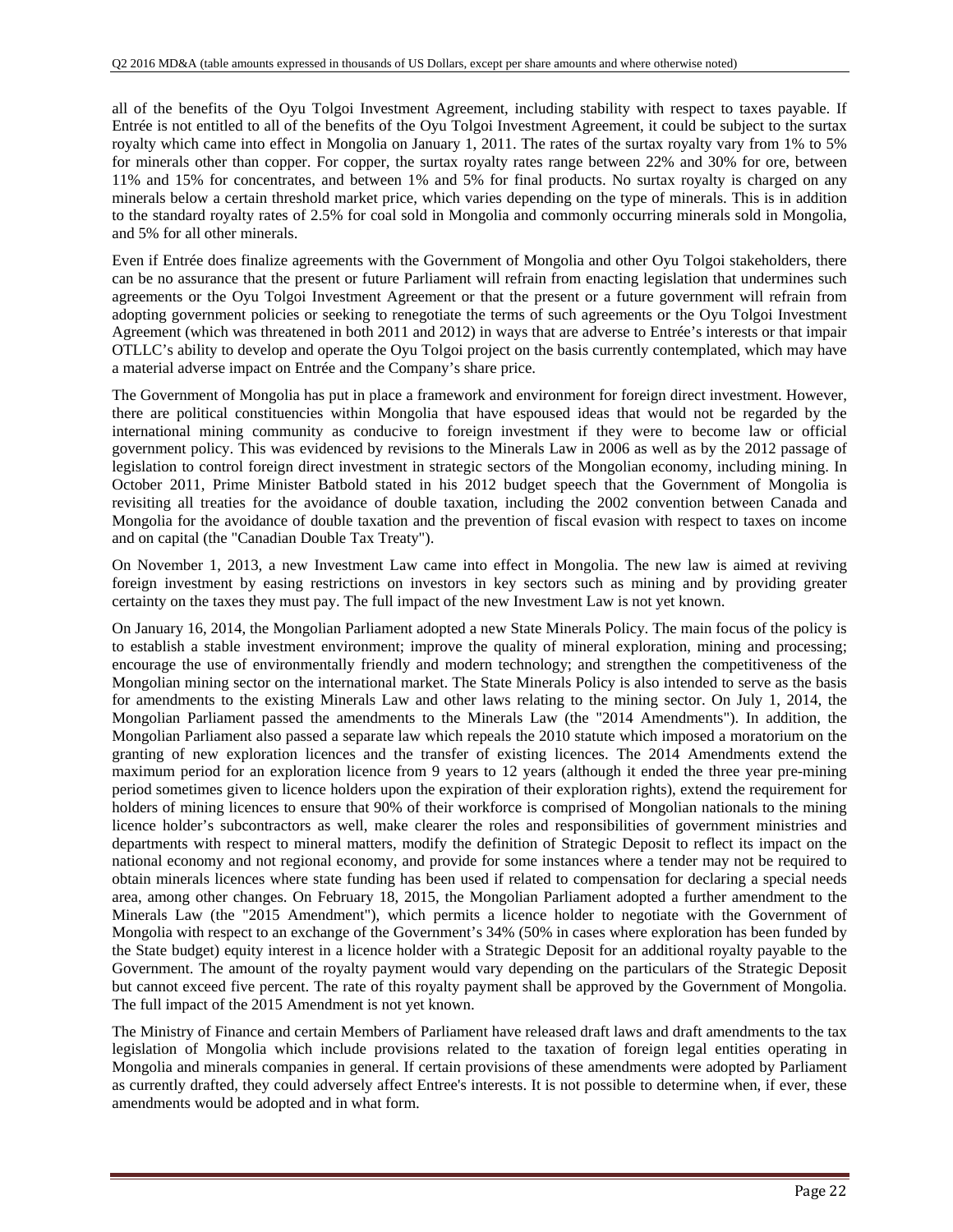If the Government of Mongolia revises, amends or cancels the Canadian Double Tax Treaty; if the new Investment Law, State Minerals Policy, 2014 Amendments or 2015 Amendment are implemented or interpreted in a manner that is not favourable to foreign investment or Entrée's interests; or if new tax laws or amendments to tax laws are adopted that are not favourable to foreign investment or Entrée's interests, it could have an adverse effect on Entrée's operations in Mongolia and future cash flow, earnings, results of operations and financial condition as well as the Company's share price.

While the Entrée/Oyu Tolgoi JV is operating under the terms of the joint venture agreement appended to the Earn-in Agreement, the joint venture agreement has not been formally executed by the parties. There can be no assurance that OTLLC or its shareholders will not attempt to renegotiate some or all of the material terms governing the joint venture relationship in a manner which could have an adverse effect on Entrée's future cash flow, earnings, results of operations and financial condition.

OTLLC has earned either a 70% or 80% interest in mineralization extracted from the Entrée/Oyu Tolgoi JV Property, depending on the depth at which minerals are extracted, and has effective control of the Entrée/Oyu Tolgoi JV. Rio Tinto, which beneficially owns 19.9% of the Company's issued and outstanding shares, exerts a significant degree of control over the business and affairs of Turquoise Hill and OTLLC. Pursuant to various agreements among Turquoise Hill, OTLLC and Rio Tinto, Rio Tinto is responsible for the management of the building and operation of the Oyu Tolgoi project (which includes the Heruga and Hugo North Extension deposits on the Entrée/Oyu Tolgoi JV Property); is responsible for all exploration operations on behalf of OTLLC, including exploration on the Entrée/Oyu Tolgoi JV Property; and prepares all programs and budgets for approval by the OTLLC board. The interest of Rio Tinto, Turquoise Hill and OTLLC and the interests of the Company's other shareholders are not necessarily aligned and there can be no assurance that Rio Tinto, Turquoise Hill or OTLLC will exercise its rights or act in a manner that is consistent with the best interests of the Company's other shareholders.

Entrée is and will be subject to the risks normally associated with the conduct of joint ventures, which include disagreements as to how to develop, operate and finance a project, inequality of bargaining power, incompatible strategic and economic objectives and possible litigation between the participants regarding joint venture matters. These matters may have an adverse effect on Entrée's ability to realize the full economic benefits of its interest in the property that is the subject of a joint venture, which could affect its results of operations and financial condition as well as the Company's share price.

In the course of its business, Entrée may from time to time become involved in various claims, arbitration and other legal proceedings, with and without merit. The nature and results of any such proceedings cannot be predicted with certainty. Any potential future claims and proceedings are likely to be of a material nature. In addition, such claims, arbitration and other legal proceedings can be lengthy and involve the incurrence of substantial costs and resources by Entrée, and the outcome, and Entrée's ability to enforce any ruling(s) obtained pursuant to such proceedings, are subject to inherent risk and uncertainty. The initiation, pursuit and/or outcome of any particular claim, arbitration or legal proceeding could have a material adverse effect on Entrée's financial position and results of operations, and on Entrée's business, assets and prospects. In addition, if Entrée is unable to resolve any existing or future potential disputes and proceedings favourably, or obtain enforcement of any favourable ruling, if any, that may be obtained pursuant to such proceedings, it is likely to have a material adverse impact on Entrée's business, financial condition and results of operations and Entrée's assets and prospects as well as the Company's share price.

On February 27, 2013, the Mineral Resources Authority of Mongolia ("MRAM") delivered notice to Entrée advising that any transfer, sale or lease of the Shivee Tolgoi and Javhlant mining licences is temporarily restricted. While Entrée was subsequently advised that the temporary transfer restriction on the joint venture mining licences will be lifted, it has not received official notification of the lifting of the restriction. Any future action by the Government of Mongolia to suspend, revoke, withdraw or cancel the Shivee Tolgoi and Javhlant mining licences, whether legitimate or not, would have an adverse effect on the business, assets and financial condition of Entrée as well as the Company's share price.

The Earn-In Agreement requires OTLLC to enter into a form of joint venture agreement that bestows upon it certain powers and duties as manager of the Entrée/Oyu Tolgoi JV, including the duty to cure title defects, the duty to prosecute and defend all litigation or administrative proceedings arising out of operations, and the duty to do all acts reasonably necessary to maintain the Entrée/Oyu Tolgoi JV Property assets, including the mining licences. Pursuant to the Assignment Agreement dated March 1, 2005 between the Company, Turquoise Hill and OTLLC, the Company is also entitled to look to Turquoise Hill for the performance of OTLLC's obligations under the Earn-In Agreement, which is governed by British Columbia law. In addition, the Shivee Tolgoi and Javhlant mining licences are included in the contract area of the Oyu Tolgoi Investment Agreement. The Oyu Tolgoi Investment Agreement restricts the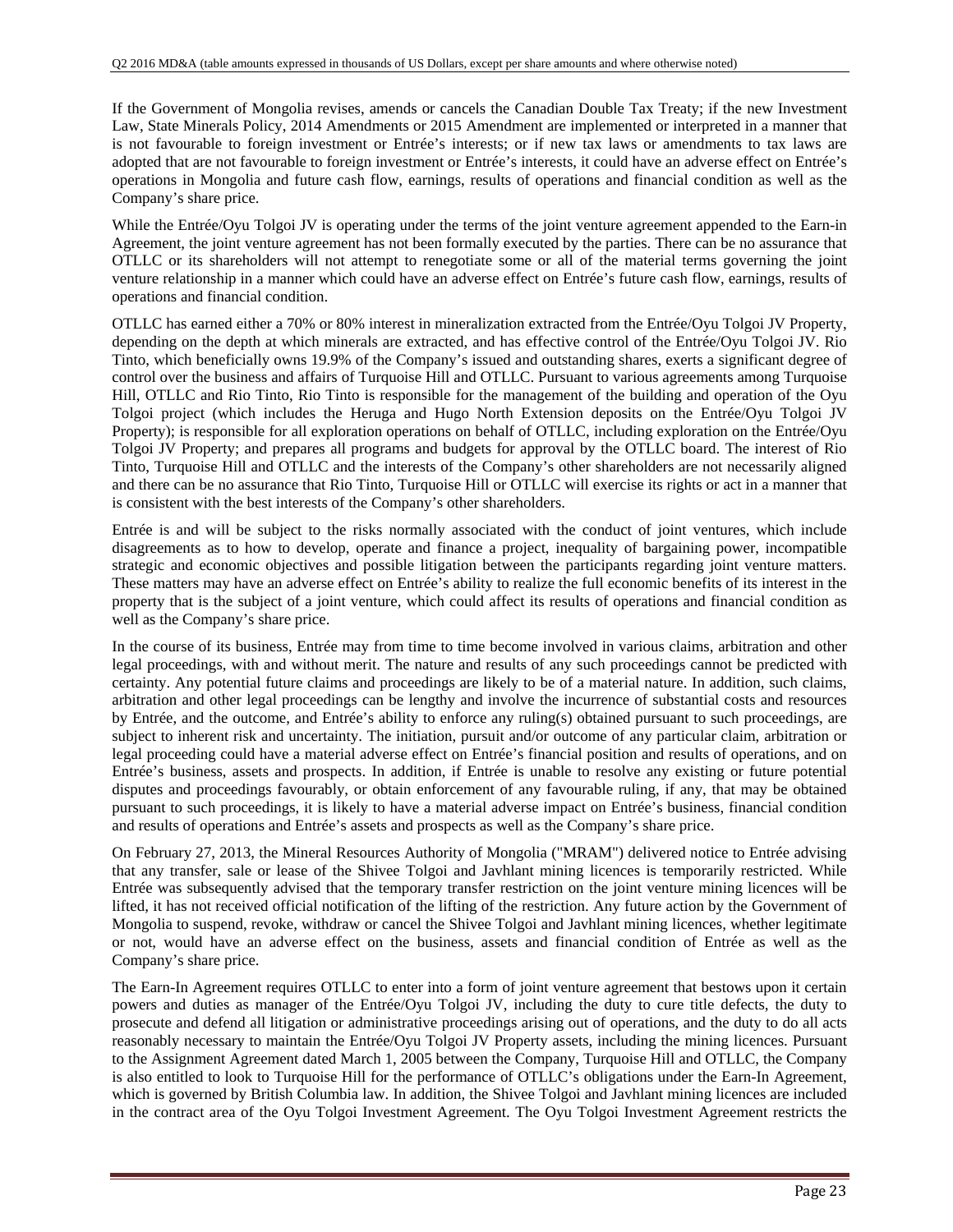grounds upon which the Mongolian State administrative authority in charge of geology and mining may revoke a mining licence covered by the Oyu Tolgoi Investment Agreement. The Oyu Tolgoi Investment Agreement also includes a dispute resolution clause that requires the parties to resolve disputes through international commercial arbitration procedures. Entrée is not a party to the Oyu Tolgoi Investment Agreement and does not have any direct rights under the Oyu Tolgoi Investment Agreement. In the event that the Government of Mongolia suspends, revokes, withdraws or cancels the Shivee Tolgoi and Javhlant mining licences, there can be no assurance that OTLLC, Turquoise Hill or Rio Tinto will invoke the international arbitration procedures, or that Entrée will be able to enforce the terms of the Earn-In Agreement to cause OTLLC or Turquoise Hill to do all acts reasonably necessary to maintain the Entrée/Oyu Tolgoi JV Property assets, including by invoking the international arbitration procedures under the Oyu Tolgoi Investment Agreement. There may also be limitations on OTLLC, Turquoise Hill and Rio Tinto's ability to enforce the terms of the Oyu Tolgoi Investment Agreement against the Government of Mongolia, which is a sovereign entity, regardless of the outcome of an arbitration proceeding. Without an effective means of enforcing the terms of the Earn-In Agreement or the Oyu Tolgoi Investment Agreement, Entrée could be deprived of substantial rights and benefits with little or no recourse for fair and reasonable compensation, which could have an adverse effect on the business, assets and financial condition of Entrée as well as the Company's share price.

In the event of a dispute arising at or in respect of Entrée's foreign operations, Entrée may be subject to the exclusive jurisdiction of foreign courts or may not be successful in subjecting foreign persons to the jurisdiction of courts in Canada or other jurisdictions. Entrée may also be hindered or prevented from enforcing its rights with respect to a governmental entity or instrumentality because of the doctrine of sovereign immunity. Any adverse or arbitrary decision of a court, arbitrator or other governmental or regulatory body, or Entrée's inability to enforce its contractual rights, may have a material adverse impact on Entrée's business, assets, prospects, financial condition and results of operation as well as the Company's share price.

In June 2010, the Government of Mongolia passed Resolution 140, the purpose of which is to authorize the designation of certain land areas for "state special needs" within certain defined areas, some of which include or are in proximity to the Oyu Tolgoi project. These state special needs areas are to be used for Khanbogd village development and for infrastructure and plant facilities necessary in order to implement the development and operation of the Oyu Tolgoi project. A portion of the Shivee Tolgoi licence is included in the land area that is subject to Resolution 140.

In June 2011, the Government of Mongolia passed Resolution 175, the purpose of which is to authorize the designation of certain land areas for "state special needs" within certain defined areas in proximity to the Oyu Tolgoi project. These state special needs areas are to be used for infrastructure facilities necessary in order to implement the development and construction of the Oyu Tolgoi project. Portions of the Shivee Tolgoi and Javhlant licences are included in the land area that is subject to Resolution 175.

It is expected but not yet formally confirmed by the Government that to the extent that a consensual access agreement exists or is entered into between OTLLC and an affected licence holder, the application of Resolution 175 to the land area covered by the access agreement will be unnecessary. OTLLC has existing access and surface rights to the Entrée/Oyu Tolgoi JV Property pursuant to the Earn-In Agreement. If Entrée is unable to reach a consensual arrangement with OTLLC with respect to Shivee West, Entrée's right to use and access a corridor of land included in the state special needs areas for a proposed power line may be adversely affected by the application of Resolution 175. While the Mongolian Government would be responsible for compensating Entrée in accordance with the mandate of Resolution 175, the amount of such compensation is not presently quantifiable.

While the Oyu Tolgoi Investment Agreement contains provisions restricting the circumstances under which the Shivee Tolgoi and Javhlant licences may be expropriated which may make the application of Resolution 140 and Resolution 175 to the Entrée/Oyu Tolgoi JV Property unnecessary, there can be no assurances that the Resolutions will not be applied in a manner that has an adverse impact on Entrée.

In March 2014, the Government of Mongolia passed Resolution 81, the purpose of which is to approve the direction of the railway line heading from Ukhaa Khudag deposit located in the territory of Tsogttsetsii soum, Umnugobi aimag, to the port of Gashuunshukhait and to appoint the Minister of Roads and Transportation to develop a detailed engineering layout of the base structure of the railway. On June 18, 2014, Entrée was advised by MRAM that the base structure overlaps with a portion of the Javhlant licence. By Order No. 123 dated June 18, 2014, the Minister of Mining approved the composition of a working group to resolve matters related to the holders of licences through which the railway passes. The Minister of Mining has not yet responded to a request from Entrée to meet to discuss the proposed railway, and no further correspondence from MRAM or the Minister of Mining has been received. It is not yet clear whether the State has the legal right to take a portion of the Javhlant licence, with or without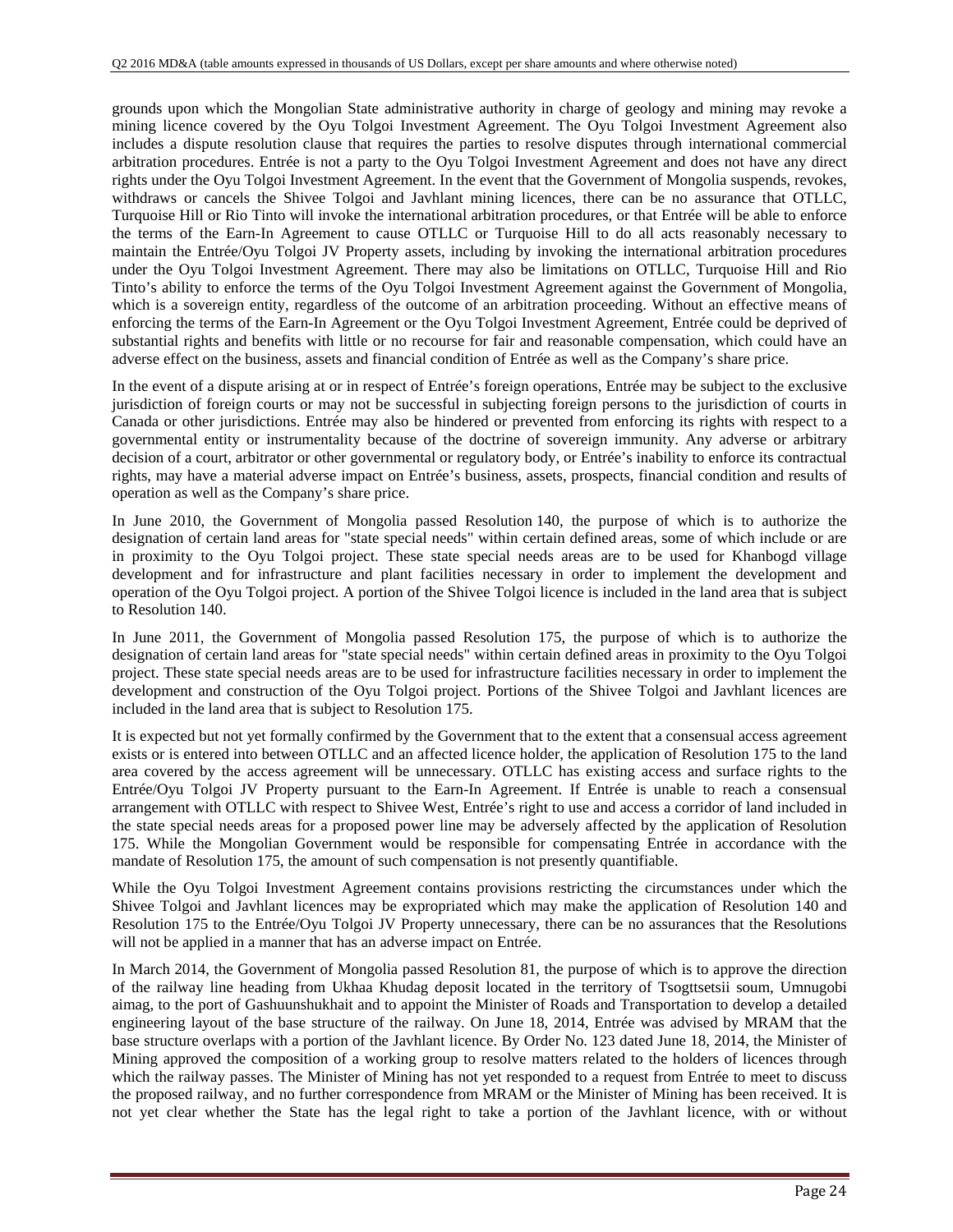compensation, in order to implement a national railway project, and if it does, whether it will attempt to exercise that right. While the Oyu Tolgoi Investment Agreement contains provisions restricting the circumstances under which the Javhlant licence may be expropriated, there can be no assurances that Resolution 81 will not be applied in a manner that has an adverse impact on Entrée.

#### *Risks Associated with the Development of the Oyu Tolgoi Project*

Further development of the Oyu Tolgoi project depends upon OTLLC's ability to obtain and service the funding requirements of the project. Volatility in capital markets and commodity prices and other macroeconomic factors may adversely affect OTLLC's ability to secure project financing.

In addition, OTLLC operates in a region of the world that is prone to economic and political upheaval and instability, which may make it more difficult to obtain sufficient debt financing from project lenders for future phases of the Oyu Tolgoi project.

OTLLC's estimates regarding the cost of development and operation of the Oyu Tolgoi project are estimates only. The estimates and the assumptions upon which they are based are subject to a variety of risks and uncertainties and other factors that could cause actual expenditures to differ materially from those estimated. If these estimates prove incorrect, the total capital expenditures required to complete development of the Oyu Tolgoi project underground mine, including the portion that Entrée is responsible for, may increase, which may have a material adverse impact on Entrée, its results of operations, financial conditions, and the Company's share price.

There are a number of uncertainties inherent in the development and construction of any new or existing mine, including the Oyu Tolgoi project. These uncertainties include: the timing and cost, which can be considerable, of the construction of mining and processing facilities; the availability and cost of skilled labour, process water, power and transportation, including costs of transport for the supply chain for the Oyu Tolgoi project, which requires routing approaches which have not been fully tested; the annual usage costs to the local province for sand, aggregate and water; the availability and cost of appropriate smelting and refining arrangements; and the need to obtain necessary environmental and other government permits, such permits being on reasonable terms, and the timing of those permits. The cost, timing and complexities of mine construction and development are increased by the remote location of the Oyu Tolgoi project.

It is common in new mining operations and in the development or expansion of existing facilities to experience unexpected problems and delays during development, construction and mine start-up, which may cause delays in commencement or expansion of mineral production. Any delays could impact disclosed project economics. Accordingly, there is no assurance that the future development, construction or expansion activities will be successfully completed within cost estimates, on schedule or at all and, if completed, there is no assurance that such activities will result in profitable mining operations.

#### *Risks Associated with the Amended Sandstorm Agreement*

The 2013 Agreement provided for a partial refund of the Deposit and a pro rata reduction in the number of metal credits deliverable to Sandstorm in the event of a partial expropriation of Entrée's economic interest, contractually or otherwise, in the Entrée/Oyu Tolgoi JV Property. The Amended Sandstorm Agreement provides that the Company will not be required to make any further refund of the Deposit if Entrée's economic interest is reduced by up to and including 17%. If there is a reduction of greater than 17% up to and including 34%, the Amended Sandstorm Agreement provides the Company with greater flexibility and optionality in terms of how the Company will refund a corresponding portion of the Deposit. To the extent there is an expropriation of greater than 34%, which is not reversed during the abeyance period provided for in the Amended Sandstorm Agreement, the Company will be required to return a portion of the Deposit in cash (the amount of the repayment not to exceed the amount of the Unearned Balance).

If an event of default occurs under the Amended Sandstorm Agreement, the Company may be required to immediately pay to Sandstorm a default fee, which it may not have sufficient funds to cover. Some potential events of default may be outside of Entrée's control, including a full expropriation of Entrée's economic interest, contractually or otherwise, in the Entrée/Oyu Tolgoi JV Property which is not reversed during the abeyance period provided for in the Amended Sandstorm Agreement. If an event of default occurs and the Company is required to pay a default fee to Sandstorm, it may have a material adverse impact on Entrée's business, financial condition, assets and prospects, and on the Company's share price.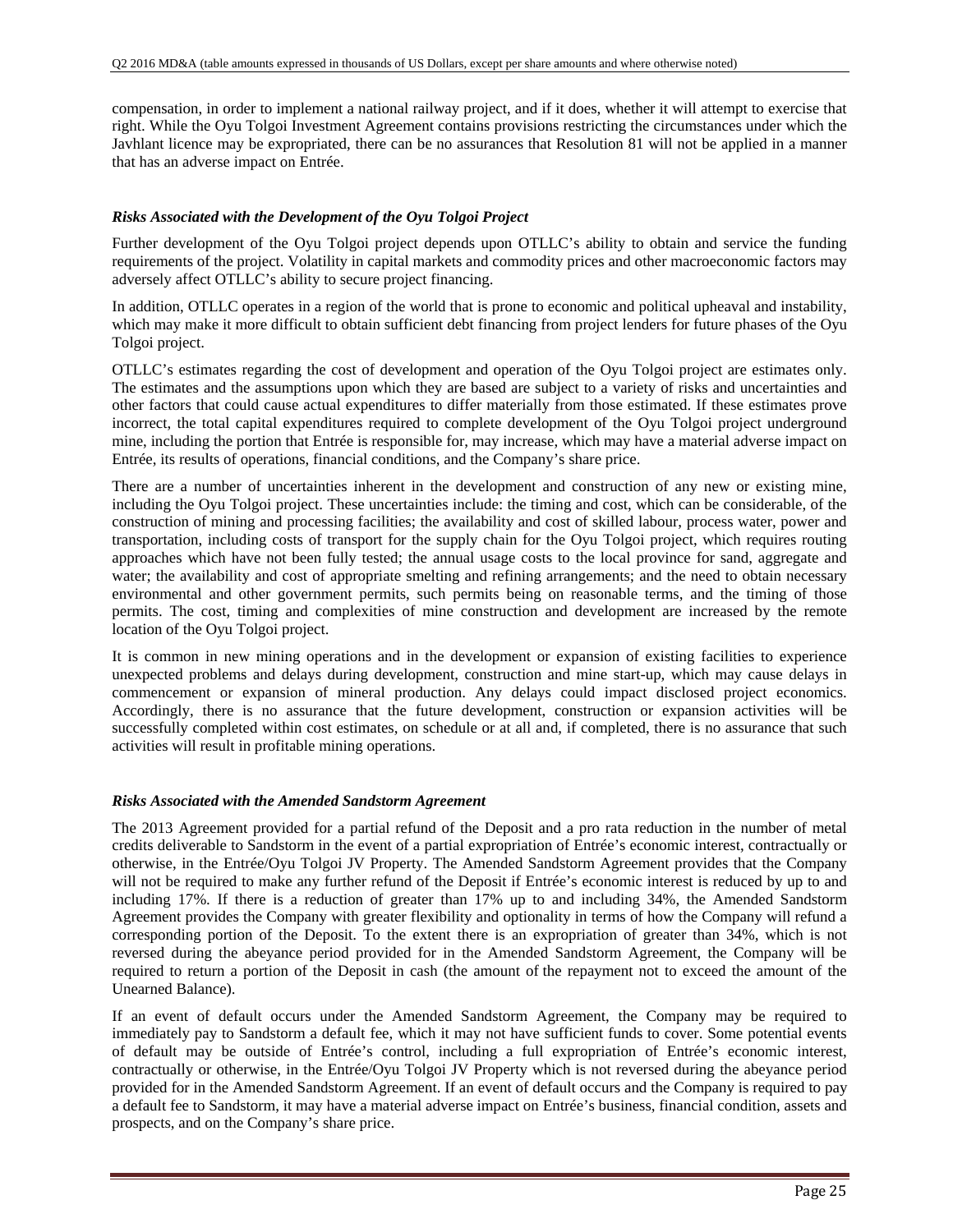Under the Amended Sandstorm Agreement, the Company agreed to use future cash flows from its mineral property interests to purchase and deliver metal credits to Sandstorm. The Amended Sandstorm Agreement does not require the Company to deliver actual metal production, therefore the Company will have to use revenue it receives from the sale of its share of metal production to purchase the requisite amount of metal credits for delivery to Sandstorm. To the extent metal prices on the day on which the Company's production is sold are different from metal prices on the day on which the Company purchases metal credits for delivery to Sandstorm, the Company may suffer a gain or loss on the difference.

#### *Risks Associated with Mining or Related to Entrée*

The estimates of reserves and resources, including the anticipated tonnages and grades that will be achieved or the indicated level of recovery that will be realized, are estimates only and no assurances can be given as to their accuracy. Such estimates are, in large part, based on interpretations of geological data obtained from drill holes and other sampling techniques. Actual mineralization or formations may be different from those predicted. Reserve and resource estimates are materially dependent on prevailing market prices and the cost of recovering and processing minerals at the mine site. Market fluctuations in the price of metals or increases in the costs to recover metals may render the mining of ore reserves uneconomical and materially adversely affect operations.

There is no assurance that a commercially viable mineral deposit exists on any of the exploration properties in which Entrée has an interest. There is also no assurance that, even if commercial quantities of ore are discovered, a mineral property will be brought into commercial production. The discovery of mineral deposits is dependent upon a number of factors, not the least of which is the technical skill of the exploration personnel involved. The commercial viability of a mineral deposit, once discovered, is also dependent upon a number of factors, some of which are the particular attributes of the deposit, such as size, grade, recoveries and proximity to infrastructure, metal prices and government regulations, including regulations relating to taxation, royalties, allowable production, importing and exporting of minerals, and environmental protection. Most of the above factors are beyond the control of Entrée. If mineral reserves in commercially exploitable quantities are established on any of Entrée's properties (other than the Entrée/Oyu Tolgoi JV Property, in which Entrée has a carried interest), Entrée will be required to expend substantial sums of money to establish the extent of the resource, develop processes to extract it and develop extraction and processing facilities and infrastructure. Although Entrée may derive substantial benefits from the discovery of a major deposit, there can be no assurance that such a resource will be large enough to justify commercial operations, nor can there be any assurance that Entrée will be able to raise the funds required for development on a timely basis. If Entrée cannot raise the necessary capital or complete the necessary facilities and infrastructure, its business may fail. Entrée may be required to acquire rights to additional lands in order to develop a mine if a mine cannot be properly located on Entrée's properties. There can be no assurance that Entrée will be able to acquire such additional lands on commercially reasonable terms, if at all.

Recent global financial and market conditions have been subject to increased volatility, which may impact the ability of Entrée to obtain equity or debt financing in the future and, if obtained, on terms favourable to Entrée. If Entrée cannot raise the money that it needs to continue exploration of its mineral properties, there is a risk that Entrée may be forced to delay, scale back, or eliminate certain of its exploration activities. If these increased levels of volatility and market turmoil continue, Entrée's operations could be adversely impacted and the value and the price of the Company's common shares could be adversely affected.

Rio Tinto's beneficial shareholdings in the Company potentially give Rio Tinto the voting power to influence the policies, business and affairs of Entrée and the outcome of any significant corporate transaction or other matter, including a merger, business combination or a sale of all, or substantially all, of Entrée's assets. In addition, Rio Tinto (on behalf of OTLLC) has operational control over the Entrée/Oyu Tolgoi JV Property. OTLLC also has a right of first refusal with respect to any proposed disposition by Entrée of an interest in Shivee West, which is not subject to the Entrée/Oyu Tolgoi JV. The share position in the Company of each of Turquoise Hill and Rio Tinto may have the effect of delaying, deterring or preventing a transaction involving a change of control of the Company in favour of a third party that otherwise could result in a premium in the market price of the Company's common shares in the future.

Entrée must comply with licence and permitting requirements. In Mongolia, the Shivee Tolgoi and Javhlant exploration licences were converted to mining licences on October 27, 2009. These licences now have a term of 30 years, with two potential extensions of 20 years each. The total estimated annual fees to maintain the licences in good standing, which are primarily the responsibility of OTLLC, is approximately \$944,000. In Nevada, maintenance fees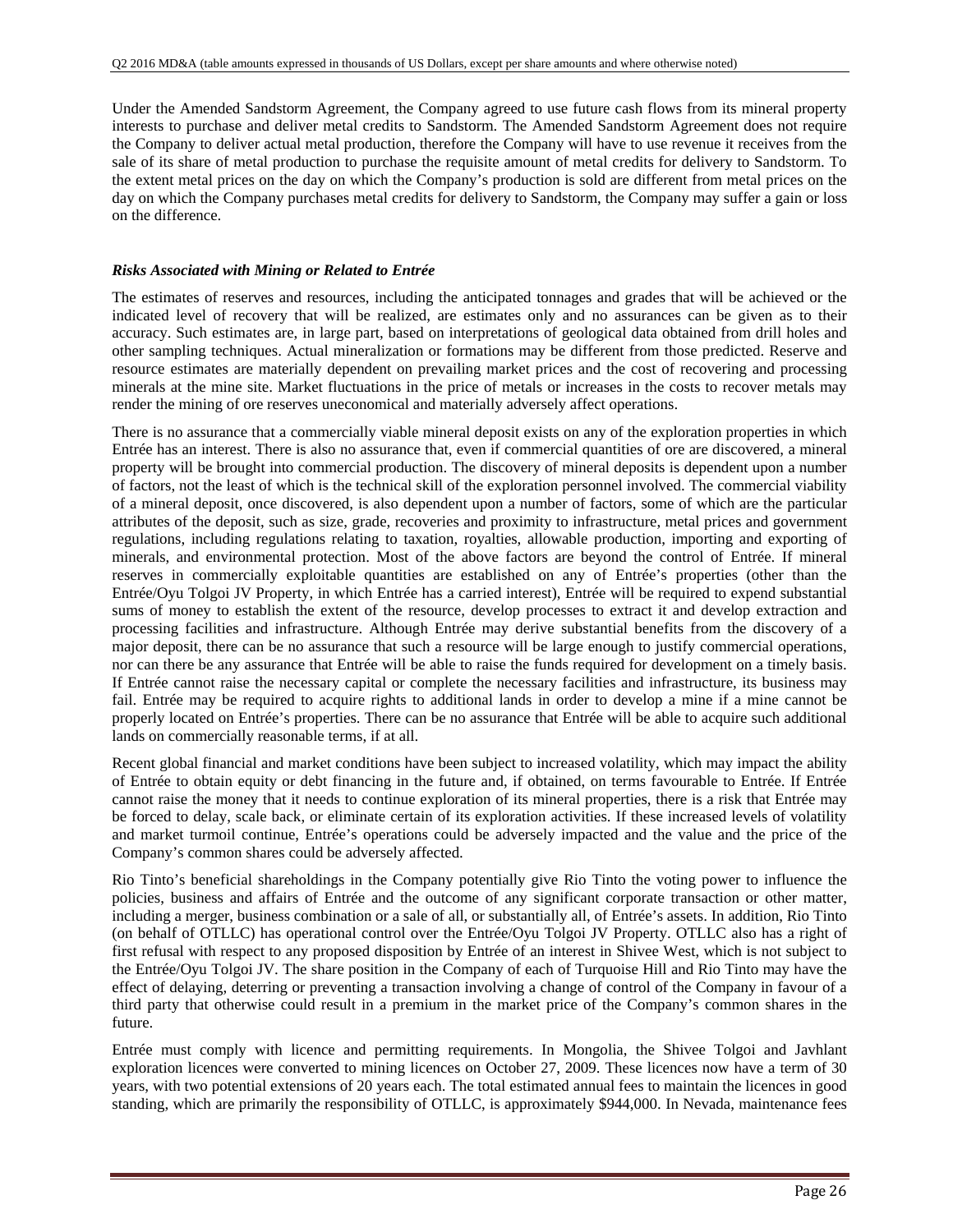must be paid to the Bureau of Land Management. For the 2016 assessment year, the aggregate fee for the Ann Mason Project was approximately \$250,000.

In both Nevada and Mongolia, Entrée must comply with environmental regulations that govern air and water quality and land disturbance and provide mine reclamation and closure costs.

## **INTERNAL CONTROL OVER FINANCIAL REPORTING**

Management is responsible for designing internal control over financial reporting, to provide reasonable assurance regarding the reliability of financial reporting and the preparation of financial statements for external purposes in accordance with US GAAP. No change in the Company's internal control over financial reporting occurred during the period beginning on April 1, 2016 and ended on June 30, 2016 that has materially affected, or is reasonably likely to materially affect, the Company's internal control over financial reporting.

## **FORWARD LOOKING STATEMENTS**

This MD&A contains forward-looking statements within the meaning of the United States Private Securities Litigation Reform Act of 1995 and forward-looking information within the meaning of applicable Canadian securities laws.

Forward-looking statements include, but are not limited to, statements with respect to the future prices of copper, gold, molybdenum and silver; the estimation of mineral reserves and resources; the realization of mineral reserve and resource estimates; anticipated future production, capital and operating costs, cash flows and mine life; completion of a Pre-Feasibility study on the Ann Mason Project; the potential impact of future exploration results on Ann Mason mine design and economics; the potential development of Ann Mason; potential types of mining operations; construction and continued development of the Oyu Tolgoi underground mine; alternative production scenarios and associated expansion options; the anticipated value of Entrée's interest in Lift 1 of the Hugo North Extension deposit; the expected timing of initial production from Lift 1 of the Oyu Tolgoi underground mine; discussions with the Government of Mongolia, Rio Tinto, OTLLC and Turquoise Hill on a range of issues including Entrée's interest in the Entrée/Oyu Tolgoi JV Property, the Shivee Tolgoi and Javhlant mining licences and certain material agreements; potential actions by the Government of Mongolia with respect to the Shivee Tolgoi and Javhlant mining licences and Entrée's interest in the Entrée/Oyu Tolgoi JV Property; the potential for Entrée to be included in or otherwise receive the benefits of the Oyu Tolgoi Investment Agreement or another similar agreement; the potential for the Government of Mongolia to seek to directly or indirectly invest in Entrée's interest in the Hugo North Extension and Heruga deposits; the potential application of the Government of Mongolia's Resolution 81, Resolution 140 and Resolution 175 to the Shivee Tolgoi and Javhlant licences; potential size of a mineralized zone; potential expansion of mineralization; potential discovery of new mineralized zones; potential metallurgical recoveries and grades; plans for future exploration and/or development programs and budgets; permitting time lines; anticipated business activities; corporate strategies; requirements for additional capital; uses of funds; proposed acquisitions and dispositions of assets; and future financial performance.

In certain cases, forward-looking statements and information can be identified by the use of words such as "plans", "expects" or "does not expect", "is expected", "budgeted", "scheduled", "estimates", "forecasts", "intends", "anticipates", or "does not anticipate" or "believes" or variations of such words and phrases or statements that certain actions, events or results "may", "could", "would", "might", "will be taken", "occur" or "be achieved". While the Company has based these forward-looking statements on its expectations about future events as at the date that such statements were prepared, the statements are not a guarantee of Entrée's future performance and are based on numerous assumptions regarding present and future business strategies, local and global economic conditions, legal proceedings and negotiations and the environment in which Entrée will operate in the future, including the status of Entrée's relationship and interaction with the Government of Mongolia, OTLLC, Rio Tinto and Turquoise Hill. With respect to the construction and continued development of the Oyu Tolgoi underground mine, important risks, uncertainties and factors which could cause actual results to differ materially from future results expressed or implied by such forward-looking statements and information include, amongst others, the timing and cost of the construction and expansion of mining and processing facilities; the timing and availability of a long term power source for the Oyu Tolgoi underground mine; the impact of the delay in the funding and development of the Oyu Tolgoi underground mine; delays, and the costs which would result from delays, in the development of the underground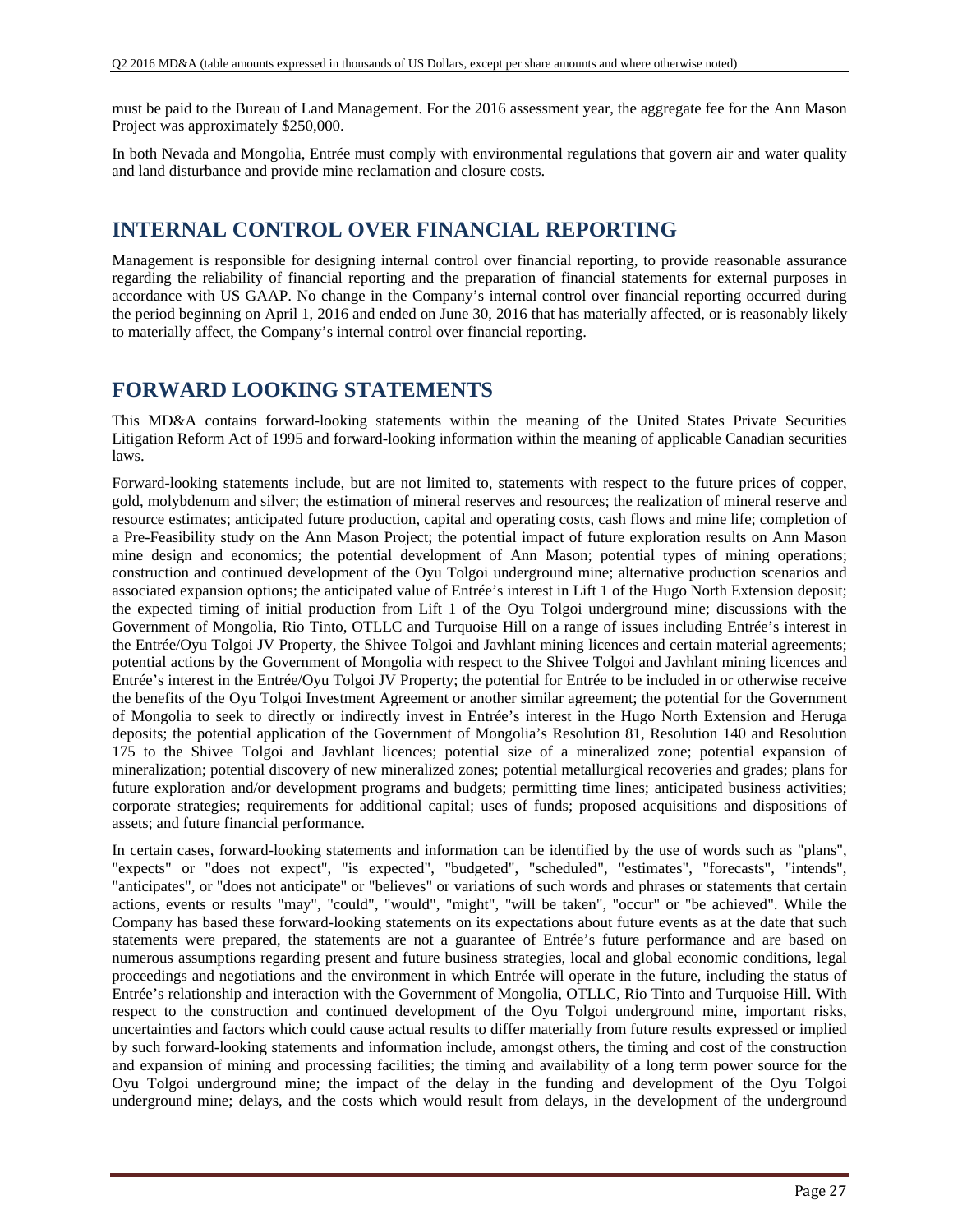mine; and production estimates and the anticipated yearly production of copper, gold and silver at the Oyu Tolgoi underground mine.

Other uncertainties and factors which could cause actual results to differ materially from future results expressed or implied by forward-looking statements and information include, amongst others, whether the size, grade and continuity of deposits and resource and reserve estimates have been interpreted correctly from exploration results; whether the results of preliminary test work are indicative of what the results of future test work will be; fluctuations in commodity prices and demand; changing foreign exchange rates; actions by Rio Tinto, Turquoise Hill and/or OTLLC and by government authorities including the Government of Mongolia; the availability of funding on reasonable terms; the impact of changes in interpretation to or changes in enforcement of laws, regulations and government practices, including laws, regulations and government practices with respect to mining, foreign investment, royalties and taxation; the terms and timing of obtaining necessary environmental and other government approvals, consents and permits; the availability and cost of necessary items such as power, water, skilled labour, transportation and appropriate smelting and refining arrangements; and misjudgements in the course of preparing forward-looking statements.

In addition, there are also known and unknown risk factors which may cause the actual results, performance or achievements of Entrée to be materially different from any future results, performance or achievements expressed or implied by the forward-looking statements and information. Such factors include, among others, risks related to international operations, including legal and political risk in Mongolia; risks associated with changes in the attitudes of governments to foreign investment; risks associated with the conduct of joint ventures; discrepancies between actual and anticipated production, mineral reserves and resources and metallurgical recoveries; global financial conditions; changes in project parameters as plans continue to be refined; inability to upgrade Inferred mineral resources to Indicated or Measured mineral resources; inability to convert mineral resources to mineral reserves; conclusions of economic evaluations; future prices of copper, gold, silver and molybdenum; failure of plant, equipment or processes to operate as anticipated; accidents, labour disputes and other risks of the mining industry; delays in obtaining government approvals, permits or licences or financing or in the completion of development or construction activities; environmental risks; title disputes; limitations on insurance coverage; as well as those factors discussed in the section entitled "Risk" in this MD&A and in the section entitled "Risk Factors" in the AIF. Although the Company has attempted to identify important factors that could cause actual actions, events or results to differ materially from those described in forward-looking statements, there may be other factors that cause actions, events or results not to be as anticipated, estimated or intended. There can be no assurance that forward-looking statements will prove to be accurate, as actual results and future events could differ materially from those anticipated in such statements. Except as required under applicable securities legislation, the Company undertakes no obligation to publicly update or revise forward-looking statements, whether as a result of new information, future events, or otherwise. Accordingly, readers should not place undue reliance on forward-looking statements.

## **TECHNICAL INFORMATION**

Robert Cinits, P.Geo., Entrée's Vice-President, Corporate Development and a Qualified Person ("QP") as defined by National Instrument 43-101 – Standards of Disclosure for Mineral Projects ("NI 43-101"), has approved the technical disclosure in this MD&A.

### **Cautionary Note to United States Investors - Canadian Disclosure Standards in Mineral Resources and Mineral Reserves**

The terms "mineral reserve", "Proven mineral reserve" and "Probable mineral reserve" are Canadian mining terms as defined in accordance with NI 43-101 under the guidelines set out in the CIM Definition Standards - For Mineral Resources and Mineral Reserves, adopted by the CIM Council on May 10, 2014, as may be amended from time to time by the CIM.

The definitions of Proven and Probable reserves used in NI 43-101 differ from the definitions in the SEC Industry Guide 7. Under SEC Industry Guide 7 standards, a "final" or "bankable" feasibility study is required to report reserves, the three year history average price is used in any reserve or cash flow analysis to designate reserves and the primary environmental analysis or report must be filed with the appropriate governmental authority.